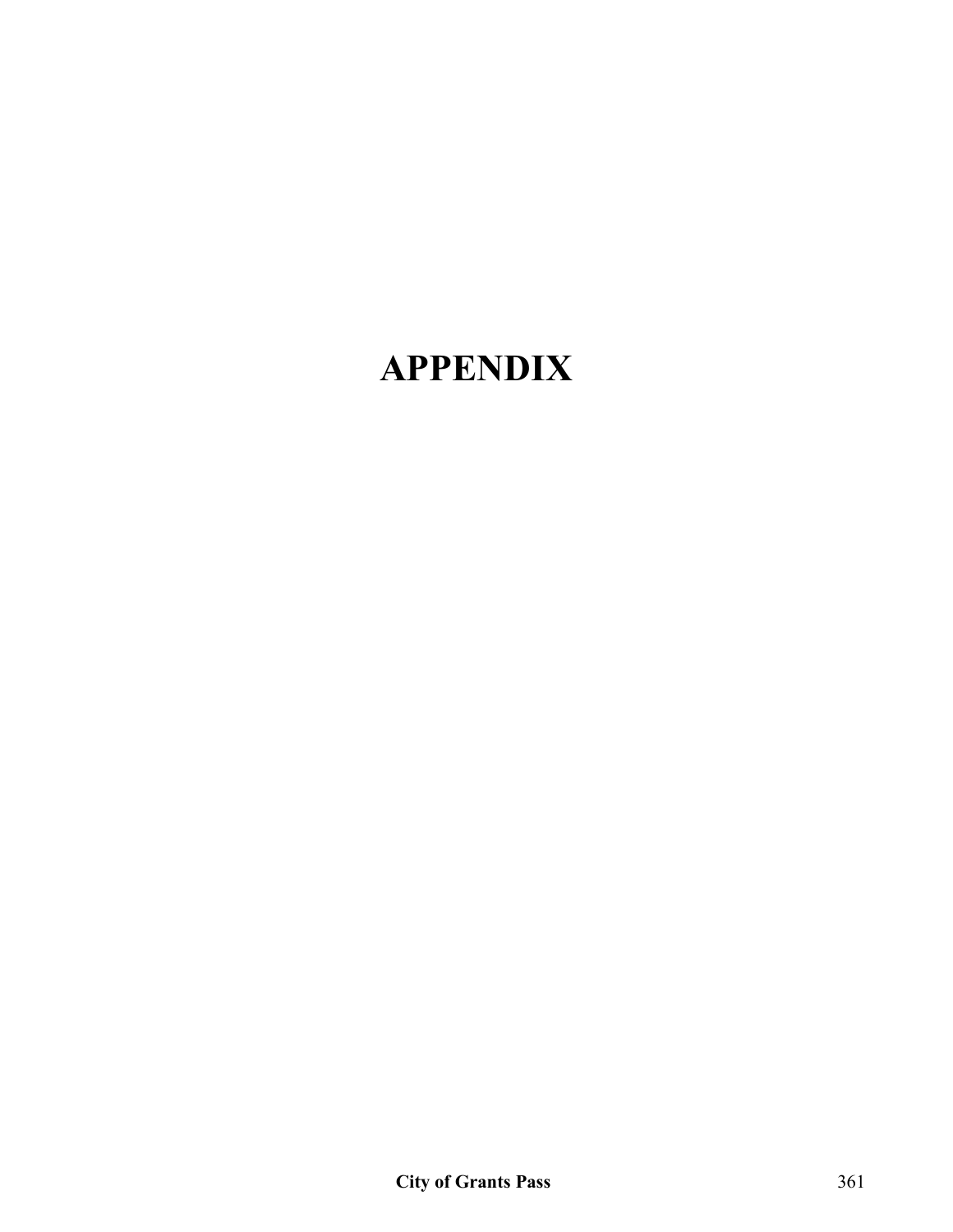#### Appendix A

|                               |            | <b>Summary of Resources by Fund &amp; Source for Fiscal Year 2016 Projected</b> |                |              |                   |                |              |            |  |  |  |  |  |
|-------------------------------|------------|---------------------------------------------------------------------------------|----------------|--------------|-------------------|----------------|--------------|------------|--|--|--|--|--|
|                               |            | <b>Special</b>                                                                  | Debt           | Capital      |                   | Intergov.      |              |            |  |  |  |  |  |
|                               | General    | Revenue                                                                         | <b>Service</b> | Construction | <b>Enterprise</b> | <b>Service</b> | <b>Trust</b> |            |  |  |  |  |  |
|                               | Fund       | <b>Funds</b>                                                                    | <b>Funds</b>   | Funds        | <b>Funds</b>      | <b>Funds</b>   | <b>Funds</b> | Total      |  |  |  |  |  |
| <b>Property Taxes</b>         | 15,767,400 | $\mathbf{0}$                                                                    | 1,100,600      | $\mathbf{0}$ | $\mathbf{0}$      | $\mathbf{0}$   | $\mathbf{0}$ | 16,868,000 |  |  |  |  |  |
| Taxes Other than Property     | 3,696,000  | 1,275,400                                                                       | $\Omega$       | $\theta$     | $\theta$          | $\Omega$       | $\theta$     | 4,971,400  |  |  |  |  |  |
| Licenses & Permits            | 315,640    | 12,500                                                                          | $\mathbf{0}$   | $\theta$     | $\theta$          | $\Omega$       | $\theta$     | 328,140    |  |  |  |  |  |
| Fines & Forfeitures           | 208,500    | 0                                                                               | $\mathbf{0}$   | $\theta$     | $\Omega$          | $\theta$       | $\mathbf{0}$ | 208,500    |  |  |  |  |  |
| Revenue From Other Agencies   | 1,478,900  | 2,353,820                                                                       | $\mathbf{0}$   | 1,400,000    | $\mathbf{0}$      | 17,700         | $\mathbf{0}$ | 5,250,420  |  |  |  |  |  |
| Use of Assets                 | 74,000     | 31,345                                                                          | 1,000          | 58,200       | 23,500            | 63,200         | 22,000       | 273,245    |  |  |  |  |  |
| Fees & Charges                | 444,240    | 1,037,510                                                                       | $\mathbf{0}$   | 260,000      | 12,010,350        | 31,300         | $\mathbf{0}$ | 13,783,400 |  |  |  |  |  |
| Other Revenue                 | 182,175    | 195,600                                                                         | 660,000        | 35,000       | 98,840            | 142,925        | 259,000      | 1,573,540  |  |  |  |  |  |
| Direct Charges for Service    | $\Omega$   | 0                                                                               | $\mathbf{0}$   | $\Omega$     | 32,500            | 5,459,782      | $\mathbf{0}$ | 5,492,282  |  |  |  |  |  |
| <b>Administrative Charges</b> | $\theta$   | 0                                                                               | $\mathbf{0}$   | $\theta$     | $\theta$          | 3,500,764      | $\mathbf{0}$ | 3,500,764  |  |  |  |  |  |
| Transfers In                  | 1,059,500  | 390,500                                                                         | $\mathbf{0}$   | 2,016,497    | 2,781,540         | $\theta$       | $\mathbf{0}$ | 6,248,037  |  |  |  |  |  |
| <b>Total Current Revenues</b> | 23,226,355 | 5,296,675                                                                       | 1,761,600      | 3,769,697    | 14,946,730        | 9,215,671      | 281,000      | 58,497,728 |  |  |  |  |  |
| <b>Beginning Resources</b>    | 8,666,929  | 2,904,387                                                                       | 67,574         | 2,809,485    | 2,845,331         | 6,664,137      | 170,369      | 24,128,212 |  |  |  |  |  |
| <b>Total Resources</b>        | 31,893,284 | 8,201,062                                                                       | 1,829,174      | 6,579,182    | 17,792,061        | 15,879,808     | 451,369      | 82,625,940 |  |  |  |  |  |

 $\overline{\phantom{0}}$ 

#### **Summary of Requirements by Fund & Major Object for Fiscal Year 2016 Projected**

|                                 |              | <b>Special</b> | Debt             | Capital      |                   | Intergov.      |                  |              |
|---------------------------------|--------------|----------------|------------------|--------------|-------------------|----------------|------------------|--------------|
|                                 | General      | Revenue        | <b>Service</b>   | Construction | <b>Enterprise</b> | <b>Service</b> | <b>Trust</b>     |              |
|                                 | Fund         | Funds          | <b>Funds</b>     | <b>Funds</b> | <b>Funds</b>      | Funds          | Fund             | <b>Total</b> |
|                                 |              |                |                  |              |                   |                |                  |              |
| <b>Personnel Services</b>       | 15,986,880   | 733,982        | $\mathbf{0}$     | $\mathbf{0}$ | 2,903,593         | 5,030,375      | $\mathbf{0}$     | 24,654,830   |
| Materials and Supplies          | 613,686      | 72,382         | $\theta$         | $\mathbf{0}$ | 854,357           | 541,950        | $\mathbf{0}$     | 2,082,375    |
| Contractual Services            | 4,046,409    | 1,735,607      | 8,000            | $\mathbf{0}$ | 2,335,799         | 2,724,846      | 284,000          | 11,134,661   |
| Direct Charges for Services     | 835,731      | 440,139        | 10,000           | $\mathbf{0}$ | 873,876           | 682,987        | 12,500           | 2,855,233    |
| Capital Outlay                  | 57,000       | 1,551,976      | $\boldsymbol{0}$ | 6,579,182    | 3,649,528         | 414,000        | $\mathbf{0}$     | 12,251,686   |
| Indirect Charges                | 2,111,747    | 195,320        | $\mathbf{0}$     | $\mathbf{0}$ | 733,380           | 288,817        | $\mathbf{0}$     | 3,329,264    |
| <b>Operating Expenditures</b>   | 23,651,453   | 4,729,406      | 18,000           | 6,579,182    | 11,350,533        | 9,682,975      | 296,500          | 56,308,049   |
| Other Requirements              |              |                |                  |              |                   |                |                  |              |
| Debt Service                    | $\mathbf{0}$ | $\mathbf{0}$   | 1,251,600        | $\mathbf{0}$ | 1,440,883         | 30,000         | $\boldsymbol{0}$ | 2,722,483    |
| <b>Transfers Out</b>            | 1,050,500    | 2,208,997      | 500,000          | $\mathbf{0}$ | 2,471,540         | 17,000         | $\mathbf{0}$     | 6,248,037    |
| <b>Total Other Expenditures</b> | 1,050,500    | 2,208,997      | 1,751,600        | $\bf{0}$     | 3,912,423         | 47,000         | $\bf{0}$         | 8,970,520    |
| Contingencies                   | 2,390,023    | 1,262,659      | 9,574            | $\mathbf{0}$ | 2,529,105         | 1,690,342      | $\theta$         | 7,881,703    |
| <b>Ending Balance</b>           | 4,801,308    | $\mathbf{0}$   | 50,000           | $\mathbf{0}$ | $\mathbf{0}$      | 4,459,491      | 154,869          | 9,465,668    |
| <b>Total Requirements</b>       | 31,893,284   | 8,201,062      | 1,829,174        | 6,579,182    | 17,792,061        | 15,879,808     | 451,369          | 82,625,940   |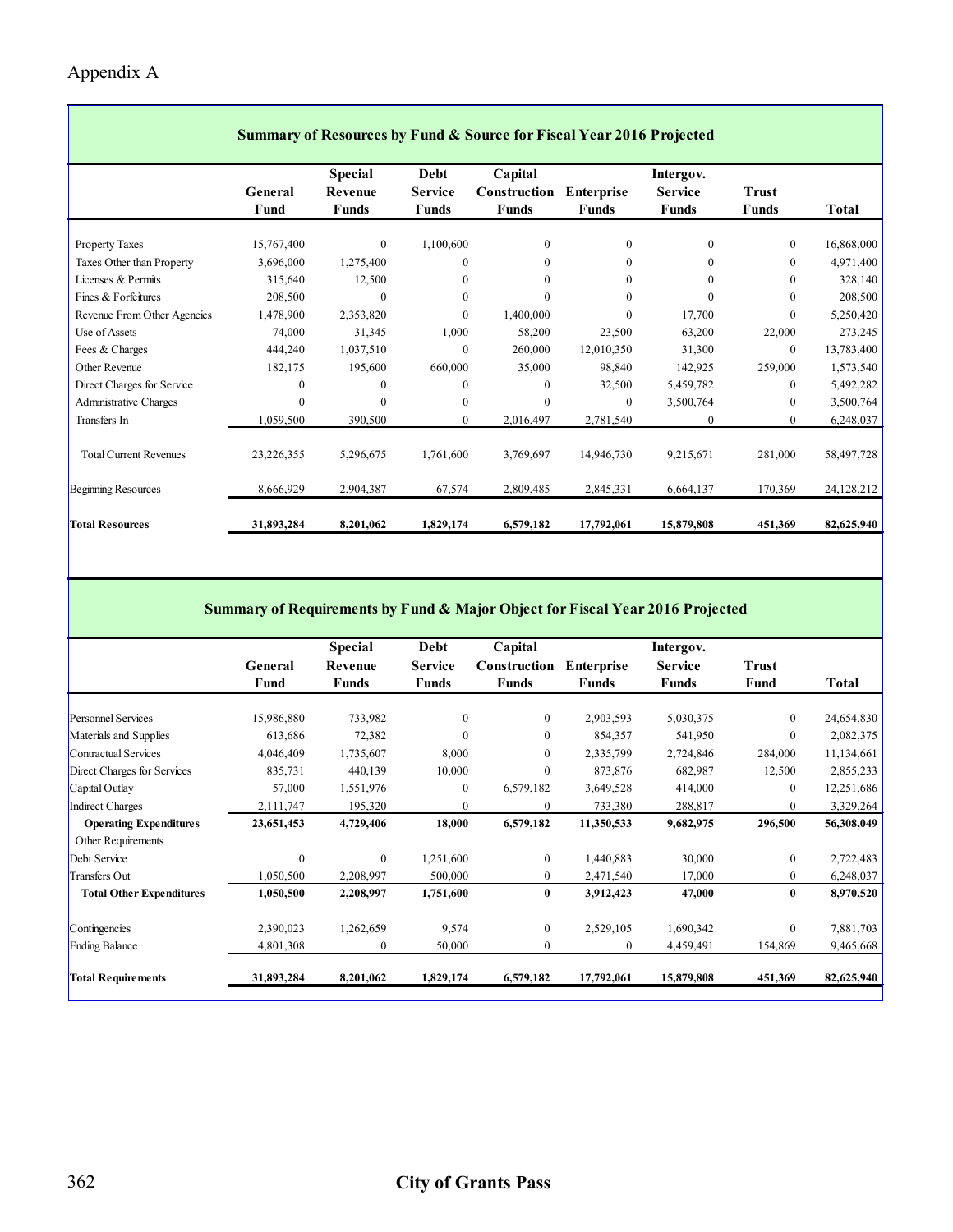|                               | <b>Summary of Resources by Fund &amp; Source for Fiscal Year 2015 Adopted</b> |                                           |                                        |                                         |                                   |                                      |                      |             |  |  |
|-------------------------------|-------------------------------------------------------------------------------|-------------------------------------------|----------------------------------------|-----------------------------------------|-----------------------------------|--------------------------------------|----------------------|-------------|--|--|
|                               | General<br>Fund                                                               | <b>Special</b><br>Revenue<br><b>Funds</b> | Debt<br><b>Service</b><br><b>Funds</b> | Capital<br>Construction<br><b>Funds</b> | <b>Enterprise</b><br><b>Funds</b> | Intergov.<br><b>Service</b><br>Funds | <b>Trust</b><br>Fund | Total       |  |  |
| <b>Property Taxes</b>         | 15,480,030                                                                    | $\overline{0}$                            | 1,064,800                              | $\overline{0}$                          | $\mathbf{0}$                      | $\Omega$                             | $\boldsymbol{0}$     | 16,544,830  |  |  |
| Taxes Other than Property     | 3,684,000                                                                     | 1,239,700                                 | $\mathbf{0}$                           | $\Omega$                                | $\Omega$                          | 0                                    | $\mathbf{0}$         | 4,923,700   |  |  |
| Licenses & Permits            | 315,640                                                                       | 12,500                                    | $\boldsymbol{0}$                       | $\Omega$                                | $\theta$                          | 0                                    | $\mathbf{0}$         | 328,140     |  |  |
| Fines & Forfeitures           | 208,500                                                                       | $\mathbf{0}$                              | $\boldsymbol{0}$                       | $\theta$                                | $\theta$                          |                                      | $\boldsymbol{0}$     | 208,500     |  |  |
| Revenue From Other Agencies   | 1,540,604                                                                     | 2,434,752                                 | $\mathbf{0}$                           | 3,510,092                               | $\mathbf{0}$                      | 21,050                               | $\mathbf{0}$         | 7,506,498   |  |  |
| Use of Assets                 | 74,000                                                                        | 31,345                                    | 1,000                                  | 1,546,843                               | 38,500                            | 67,200                               | 22,000               | 1,780,888   |  |  |
| Fees & Charges                | 1,335,240                                                                     | 1,017,470                                 | $\mathbf{0}$                           | 262,500                                 | 11,743,350                        | 31,300                               | $\mathbf{0}$         | 14,389,860  |  |  |
| Other Revenue                 | 182,175                                                                       | 190,492                                   | 910,000                                | 3,796,000                               | 99,750                            | 872,630                              | 251,000              | 6,302,047   |  |  |
| Direct Charges for Service    | $\Omega$                                                                      | $\Omega$                                  | $\boldsymbol{0}$                       | 0                                       | 32,300                            | 5,654,059                            | 0                    | 5,686,359   |  |  |
| <b>Administrative Charges</b> | $\Omega$                                                                      | $\Omega$                                  | $\boldsymbol{0}$                       | $\Omega$                                | $\theta$                          | 3,389,675                            | $\boldsymbol{0}$     | 3,389,675   |  |  |
| Transfers In                  | 1,151,300                                                                     | 508,100                                   | $\overline{0}$                         | 4,208,352                               | 4,806,569                         | $\Omega$                             | $\overline{0}$       | 10,674,321  |  |  |
| <b>Total Current Revenues</b> | 23,971,489                                                                    | 5,434,359                                 | 1,975,800                              | 13,323,787                              | 16,720,469                        | 10,035,914                           | 273,000              | 71,734,818  |  |  |
| <b>Beginning Resources</b>    | 10,515,825                                                                    | 3,787,882                                 | 80,974                                 | 11,736,155                              | 8,014,323                         | 8,212,674                            | 185,869              | 42,533,702  |  |  |
| <b>Total Resources</b>        | 34,487,314                                                                    | 9,222,241                                 | 2,056,774                              | 25,059,942                              | 24,734,792                        | 18,248,588                           | 458,869              | 114,268,520 |  |  |

#### **Summary of Requirements by Fund & Major Object for Fiscal Year 2015 Adopted**

|                                 |              | <b>Special</b> | Debt             | Capital      |                   | Intergov.      |                  |             |  |
|---------------------------------|--------------|----------------|------------------|--------------|-------------------|----------------|------------------|-------------|--|
|                                 | General      | Revenue        | Service          | Construction | <b>Enterprise</b> | <b>Service</b> | <b>Trust</b>     |             |  |
|                                 | Fund         | Funds          | <b>Funds</b>     | Funds        | <b>Funds</b>      | Funds          | Fund             | Total       |  |
| <b>Personnel Services</b>       | 15,495,349   | 710,025        | $\mathbf{0}$     | $\mathbf{0}$ | 2,773,336         | 4,791,488      | $\mathbf{0}$     | 23,770,198  |  |
| Materials and Supplies          | 593,536      | 72,182         | $\boldsymbol{0}$ | $\mathbf{0}$ | 856,057           | 551,340        | $\boldsymbol{0}$ | 2,073,115   |  |
| Contractual Services            | 4,993,152    | 1,818,212      | 8,000            | $\Omega$     | 2,311,486         | 3,185,390      | 276,000          | 12,592,240  |  |
| Direct Charges for Services     | 800,344      | 426,990        | 10,000           | $\theta$     | 842,868           | 662,412        | 12,500           | 2,755,114   |  |
| Capital Outlay                  | 63,800       | 1,512,976      | $\boldsymbol{0}$ | 23,487,942   | 9,409,680         | 952,300        | $\mathbf{0}$     | 35,426,698  |  |
| Indirect Charges                | 2,047,504    | 189,830        | $\boldsymbol{0}$ | $\mathbf{0}$ | 715,820           | 271,521        | $\boldsymbol{0}$ | 3,224,675   |  |
| <b>Operating Expenditures</b>   | 23,993,685   | 4,730,215      | 18,000           | 23,487,942   | 16,909,247        | 10,414,451     | 288,500          | 79,842,040  |  |
| Other Requirements              |              |                |                  |              |                   |                |                  |             |  |
| Debt Service                    | $\mathbf{0}$ | 146,205        | 1,221,200        | 1,460,000    | 1,446,733         | $\Omega$       | $\mathbf{0}$     | 4,274,138   |  |
| <b>Transfers Out</b>            | 1,826,700    | 2,809,052      | 750,000          | 112,000      | 4,006,569         | 1,170,000      | $\boldsymbol{0}$ | 10,674,321  |  |
| <b>Total Other Expenditures</b> | 1,826,700    | 2,955,257      | 1,971,200        | 1,572,000    | 5,453,302         | 1,170,000      | $\bf{0}$         | 14,948,459  |  |
| Contingencies                   | 2,507,242    | 1,536,769      | 17,574           | $\Omega$     | 2,372,243         | 2,419,968      | $\mathbf{0}$     | 8,853,796   |  |
| <b>Ending Balance</b>           | 6,159,687    | 0              | 50,000           | $\bf{0}$     | $\bf{0}$          | 4,244,169      | 170,369          | 10,624,225  |  |
| <b>Total Requirements</b>       | 34,487,314   | 9,222,241      | 2,056,774        | 25,059,942   | 24,734,792        | 18,248,588     | 458,869          | 114,268,520 |  |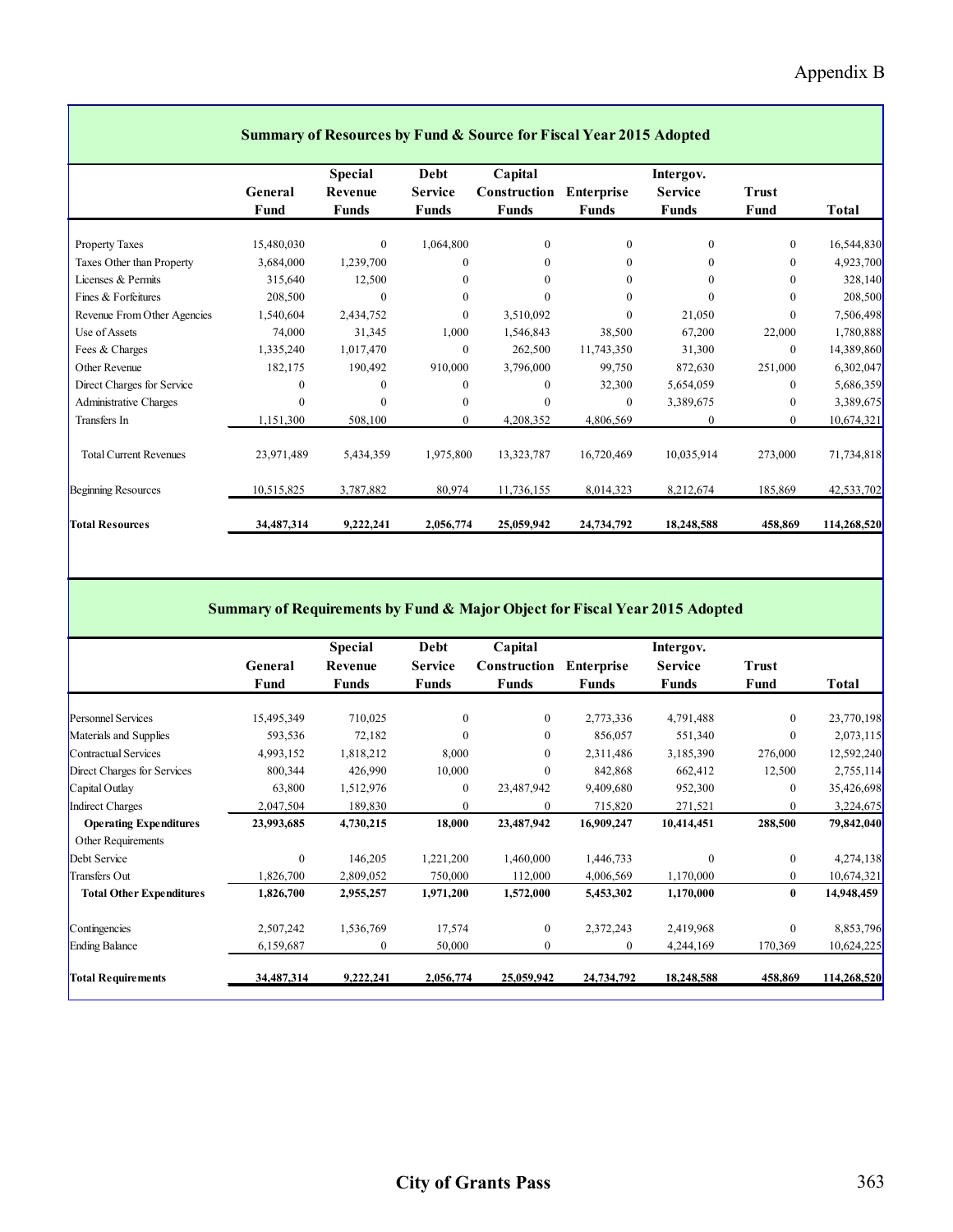#### Appendix C

 $\overline{\phantom{a}}$ 

|                               | Summary of Resources by Fund & Source for Fiscal Year 2015 Recommended |                           |                        |                         |                   |                             |              |             |  |  |  |  |
|-------------------------------|------------------------------------------------------------------------|---------------------------|------------------------|-------------------------|-------------------|-----------------------------|--------------|-------------|--|--|--|--|
|                               | General                                                                | <b>Special</b><br>Revenue | Debt<br><b>Service</b> | Capital<br>Construction | <b>Enterprise</b> | Intergov.<br><b>Service</b> | <b>Trust</b> |             |  |  |  |  |
|                               | Fund                                                                   | <b>Funds</b>              | <b>Funds</b>           | <b>Funds</b>            | <b>Funds</b>      | <b>Funds</b>                | Fund         | Total       |  |  |  |  |
| <b>Property Taxes</b>         | 15,480,030                                                             | $\mathbf{0}$              | 1,064,800              | $\mathbf{0}$            | $\mathbf{0}$      | $\Omega$                    | $\bf{0}$     | 16,544,830  |  |  |  |  |
| Taxes Other than Property     | 3,684,000                                                              | 1,239,700                 | $\mathbf{0}$           | 0                       | $\mathbf{0}$      | $\mathbf{0}$                | $\mathbf{0}$ | 4,923,700   |  |  |  |  |
| Licenses & Permits            | 315,640                                                                | 12,500                    | $\mathbf{0}$           | 0                       | $\Omega$          | 0                           | $\mathbf{0}$ | 328,140     |  |  |  |  |
| Fines & Forfeitures           | 208,500                                                                | 0                         | $\mathbf{0}$           | $\theta$                | $\theta$          | $\Omega$                    | $\mathbf{0}$ | 208,500     |  |  |  |  |
| Revenue From Other Agencies   | 1,540,604                                                              | 2,434,752                 | $\theta$               | 3,510,092               | $\Omega$          | 21,050                      | $\Omega$     | 7,506,498   |  |  |  |  |
| Use of Assets                 | 74,000                                                                 | 31,345                    | 1,000                  | 1,546,843               | 38,500            | 67,200                      | 22,000       | 1,780,888   |  |  |  |  |
| Fees & Charges                | 444,240                                                                | 1,017,470                 | $\mathbf{0}$           | 262,500                 | 11,743,350        | 31,300                      | $\mathbf{0}$ | 13,498,860  |  |  |  |  |
| Other Revenue                 | 182,175                                                                | 190,492                   | 910,000                | 3,796,000               | 99,750            | 872,630                     | 251,000      | 6,302,047   |  |  |  |  |
| Direct Charges for Service    | $\theta$                                                               | 0                         | $\mathbf{0}$           | 0                       | 32,300            | 5,654,059                   | $\mathbf{0}$ | 5,686,359   |  |  |  |  |
| <b>Administrative Charges</b> | $\Omega$                                                               | $\Omega$                  | $\mathbf{0}$           | 0                       | $\theta$          | 3,389,675                   | $\mathbf{0}$ | 3,389,675   |  |  |  |  |
| Transfers In                  | 1,151,300                                                              | 508,100                   | $\mathbf{0}$           | 4,208,352               | 4,806,569         | $\mathbf{0}$                | $\mathbf{0}$ | 10,674,321  |  |  |  |  |
|                               |                                                                        |                           |                        |                         |                   |                             |              |             |  |  |  |  |
| <b>Total Current Revenues</b> | 23,080,489                                                             | 5,434,359                 | 1,975,800              | 13,323,787              | 16,720,469        | 10,035,914                  | 273,000      | 70,843,818  |  |  |  |  |
| <b>Beginning Resources</b>    | 10,515,825                                                             | 3,787,882                 | 80,974                 | 11,736,155              | 8,014,323         | 8,212,674                   | 185,869      | 42,533,702  |  |  |  |  |
| <b>Total Resources</b>        | 33,596,314                                                             | 9,222,241                 | 2,056,774              | 25,059,942              | 24,734,792        | 18,248,588                  | 458,869      | 113,377,520 |  |  |  |  |

٦

#### **Summary of Requirements by Fund & Major Object for Fiscal Year 2015 Recommended**

|                                 |            | <b>Special</b> | Debt             | Capital      |                   | Intergov.      |                  |             |
|---------------------------------|------------|----------------|------------------|--------------|-------------------|----------------|------------------|-------------|
|                                 | General    | Revenue        | <b>Service</b>   | Construction | <b>Enterprise</b> | <b>Service</b> | <b>Trust</b>     |             |
|                                 | Fund       | Funds          | Funds            | Funds        | Funds             | Funds          | Fund             | Total       |
|                                 |            |                |                  |              |                   |                |                  |             |
| <b>Personnel Services</b>       | 15,495,349 | 710,025        | $\mathbf{0}$     | $\mathbf{0}$ | 2,773,336         | 4,791,488      | $\overline{0}$   | 23,770,198  |
| Materials and Supplies          | 593,536    | 72,182         | $\boldsymbol{0}$ | $\mathbf{0}$ | 856,057           | 551,340        | $\mathbf{0}$     | 2,073,115   |
| Contractual Services            | 4,021,152  | 1,818,212      | 8,000            | $\Omega$     | 2,311,486         | 3,185,390      | 276,000          | 11,620,240  |
| Direct Charges for Services     | 800,344    | 426,990        | 10,000           | $\theta$     | 842,868           | 662,412        | 12,500           | 2,755,114   |
| Capital Outlay                  | 63,800     | 1,512,976      | $\bf{0}$         | 23,487,942   | 9,409,680         | 952,300        | $\overline{0}$   | 35,426,698  |
| Indirect Charges                | 2,047,504  | 189,830        | $\theta$         |              | 715,820           | 271,521        | $\mathbf{0}$     | 3,224,675   |
| <b>Operating Expenditures</b>   | 23,021,685 | 4,730,215      | 18,000           | 23,487,942   | 16,909,247        | 10,414,451     | 288,500          | 78,870,040  |
| Other Requirements              |            |                |                  |              |                   |                |                  |             |
| Debt Service                    | $\Omega$   | 146,205        | 1,221,200        | 1,460,000    | 1,446,733         | $\Omega$       | $\boldsymbol{0}$ | 4,274,138   |
| Transfers Out                   | 1,826,700  | 2,809,052      | 750,000          | 112,000      | 4,006,569         | 1,170,000      | $\overline{0}$   | 10,674,321  |
| <b>Total Other Expenditures</b> | 1,826,700  | 2,955,257      | 1,971,200        | 1,572,000    | 5,453,302         | 1,170,000      | $\bf{0}$         | 14,948,459  |
| Contingencies                   | 2,507,242  | 1,536,769      | 17,574           | $\mathbf{0}$ | 2,372,243         | 2,419,968      | $\mathbf{0}$     | 8,853,796   |
| <b>Ending Balance</b>           | 6,240,687  | $\Omega$       | 50,000           | $\Omega$     | $\theta$          | 4,244,169      | 170,369          | 10,705,225  |
| <b>Total Requirements</b>       | 33,596,314 | 9,222,241      | 2,056,774        | 25,059,942   | 24,734,792        | 18,248,588     | 458,869          | 113,377,520 |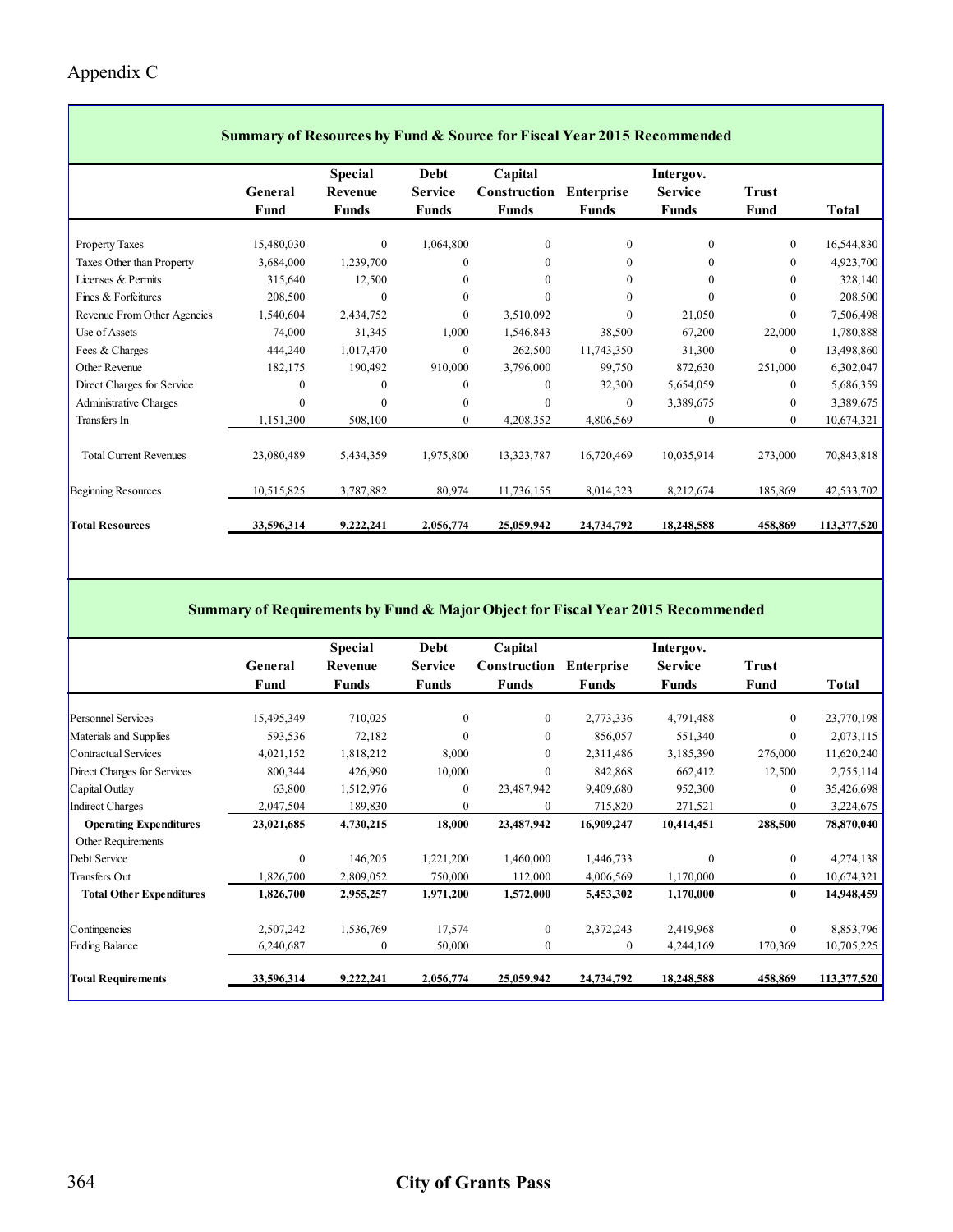|                               | <b>Summary of Resources by Fund &amp; Source for Fiscal Year 2014 Budget</b> |                                           |                                               |                                         |                                   |                                      |                      |             |  |  |  |
|-------------------------------|------------------------------------------------------------------------------|-------------------------------------------|-----------------------------------------------|-----------------------------------------|-----------------------------------|--------------------------------------|----------------------|-------------|--|--|--|
|                               | General<br>Fund                                                              | <b>Special</b><br>Revenue<br><b>Funds</b> | <b>Debt</b><br><b>Service</b><br><b>Funds</b> | Capital<br>Construction<br><b>Funds</b> | <b>Enterprise</b><br><b>Funds</b> | Intergov.<br><b>Service</b><br>Funds | <b>Trust</b><br>Fund | Total       |  |  |  |
| <b>Property Taxes</b>         | 14,835,100                                                                   | $\overline{0}$                            | 978,900                                       | $\mathbf{0}$                            | $\theta$                          | $\Omega$                             | $\mathbf{0}$         | 15,814,000  |  |  |  |
| Taxes Other than Property     | 3,644,600                                                                    | 1,010,500                                 | $\theta$                                      | $\mathbf{0}$                            | $\theta$                          | $\Omega$                             | $\theta$             | 4,655,100   |  |  |  |
| Licenses & Permits            | 283,600                                                                      | 12,500                                    | $\mathbf{0}$                                  | 0                                       | $\theta$                          | $\theta$                             | $\theta$             | 296,100     |  |  |  |
| Fines & Forfeitures           | 246,100                                                                      | $\theta$                                  | $\theta$                                      | $\theta$                                | $\Omega$                          | $\Omega$                             | $\theta$             | 246,100     |  |  |  |
| Revenue From Other Agencies   | 1,446,900                                                                    | 2,985,265                                 | $\theta$                                      | 2,140,579                               | $\theta$                          | 41,225                               | $\theta$             | 6,613,969   |  |  |  |
| Use of Assets                 | 74,700                                                                       | 34,795                                    | 1,000                                         | 863,600                                 | 33,500                            | 58,800                               | 22,000               | 1,088,395   |  |  |  |
| Fees & Charges                | 392,600                                                                      | 999,600                                   | $\theta$                                      | 263,500                                 | 11,214,330                        | 17,600                               | $\mathbf{0}$         | 12,887,630  |  |  |  |
| Other Revenue                 | 223,575                                                                      | 233,350                                   | 660,000                                       | 699,000                                 | 100,570                           | 700,692                              | 244,000              | 2,861,187   |  |  |  |
| Direct Charges for Service    |                                                                              | 0                                         | $\mathbf{0}$                                  | 0                                       | 31,900                            | 5,285,998                            | $\mathbf{0}$         | 5,317,898   |  |  |  |
| <b>Administrative Charges</b> | $\Omega$                                                                     | $\Omega$                                  | $\theta$                                      | $\theta$                                | $\theta$                          | 3,229,723                            | $\theta$             | 3,229,723   |  |  |  |
| Transfers In                  | 852,313                                                                      | 5,000                                     | $\mathbf{0}$                                  | 4,184,100                               | 2,377,000                         | 5,000                                | $\mathbf{0}$         | 7,423,413   |  |  |  |
| <b>Total Current Revenues</b> | 21,999,488                                                                   | 5,281,010                                 | 1,639,900                                     | 8,150,779                               | 13,757,300                        | 9,339,038                            | 266,000              | 60,433,515  |  |  |  |
| <b>Beginning Resources</b>    | 10,349,819                                                                   | 3,593,778                                 | 245,539                                       | 8,667,159                               | 10,053,288                        | 7,717,036                            | 240,451              | 40,867,070  |  |  |  |
| <b>Total Resources</b>        | 32,349,307                                                                   | 8,874,788                                 | 1,885,439                                     | 16,817,938                              | 23,810,588                        | 17,056,074                           | 506,451              | 101,300,585 |  |  |  |

Г

#### **Summary of Requirements by Fund & Major Object for Fiscal Year 2014 Budget**

|                                 |              | <b>Special</b> | Debt             | Capital      |                   | Intergov.      |              |             |
|---------------------------------|--------------|----------------|------------------|--------------|-------------------|----------------|--------------|-------------|
|                                 | General      | Revenue        | <b>Service</b>   | Construction | <b>Enterprise</b> | <b>Service</b> | <b>Trust</b> |             |
|                                 | Fund         | Funds          | Funds            | <b>Funds</b> | Funds             | Funds          | Fund         | Total       |
|                                 |              |                |                  |              |                   |                |              |             |
| <b>Personnel Services</b>       | 15,639,065   | 668,683        | $\boldsymbol{0}$ | $\mathbf{0}$ | 3,002,193         | 4,735,117      | $\mathbf{0}$ | 24,045,058  |
| Materials and Supplies          | 560,800      | 71,907         | $\mathbf{0}$     | $\mathbf{0}$ | 901,917           | 544,540        | $\mathbf{0}$ | 2,079,164   |
| Contractual Services            | 4,987,124    | 1,073,751      | 8,000            | $\mathbf{0}$ | 2,256,203         | 3,058,043      | 269,000      | 11,652,121  |
| Direct Charges for Services     | 749,572      | 421,026        | 10,000           | $\mathbf{0}$ | 848,066           | 637,926        | 12,500       | 2,679,090   |
| Capital Outlay                  | 15,000       | 2,288,221      | $\mathbf{0}$     | 15,936,325   | 9,828,700         | 1,248,000      | $\mathbf{0}$ | 29,316,246  |
| Indirect Charges                | 2,047,649    | 183,100        | $\mathbf{0}$     | 0            | 739,400           | 145,104        | $\mathbf{0}$ | 3,115,253   |
| <b>Operating Expenditures</b>   | 23,999,210   | 4,706,688      | 18,000           | 15,936,325   | 17,576,479        | 10,368,730     | 281,500      | 72,886,932  |
| Other Requirements              |              |                |                  |              |                   |                |              |             |
| Debt Service                    | $\mathbf{0}$ | 1,100          | 1,238,200        | 800,000      | 1,448,983         | $\theta$       | $\mathbf{0}$ | 3,488,283   |
| <b>Transfers Out</b>            | 1,230,000    | 2,702,700      | 500,000          | 81,613       | 2,367,000         | 65,000         | $\mathbf{0}$ | 6,946,313   |
| <b>Total Other Expenditures</b> | 1,230,000    | 2,703,800      | 1,738,200        | 881,613      | 3,815,983         | 65,000         | $\bf{0}$     | 10,434,596  |
| Contingencies                   | 3,168,540    | 1,453,737      | 79,239           | $\mathbf{0}$ | 2,418,126         | 2,959,712      | $\mathbf{0}$ | 10,079,354  |
| <b>Ending Balance</b>           | 3,951,557    | 10,563         | 50,000           | $\mathbf{0}$ | $\mathbf{0}$      | 3,662,632      | 224,951      | 7,899,703   |
| <b>Total Requirements</b>       | 32,349,307   | 8,874,788      | 1,885,439        | 16,817,938   | 23,810,588        | 17,056,074     | 506,451      | 101,300,585 |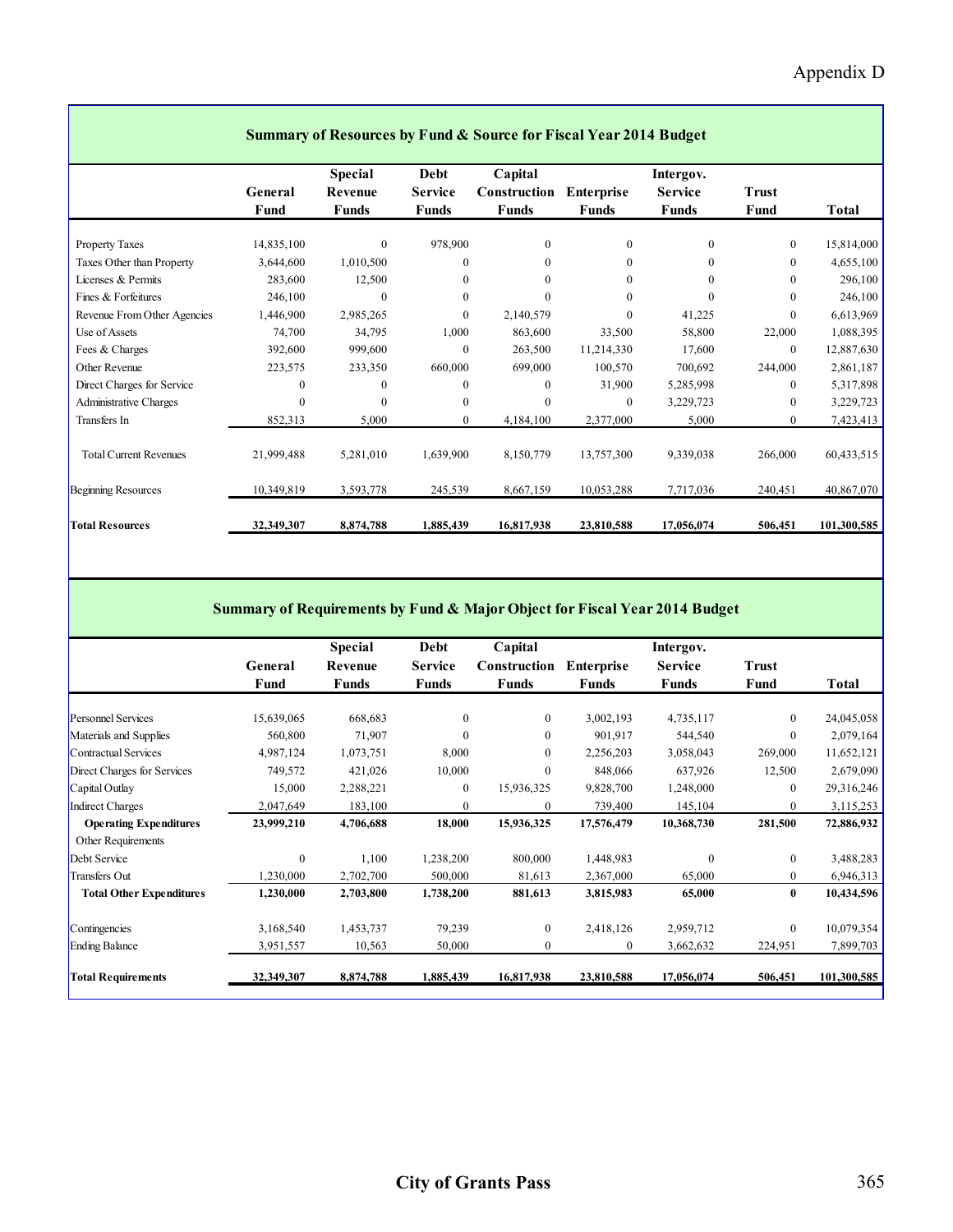#### Appendix E

|                               | <b>Summary of Resources by Fund &amp; Source for Fiscal Year 2013 Actual</b> |                |                |              |                   |                |              |             |  |  |  |
|-------------------------------|------------------------------------------------------------------------------|----------------|----------------|--------------|-------------------|----------------|--------------|-------------|--|--|--|
|                               |                                                                              | <b>Special</b> | Debt           | Capital      |                   | Intergov.      |              |             |  |  |  |
|                               | General                                                                      | Revenue        | <b>Service</b> | Construction | <b>Enterprise</b> | <b>Service</b> | <b>Trust</b> |             |  |  |  |
|                               | Fund                                                                         | <b>Funds</b>   | <b>Funds</b>   | <b>Funds</b> | <b>Funds</b>      | Funds          | Fund         | Total       |  |  |  |
| <b>Property Taxes</b>         | 14,969,837                                                                   | $\mathbf{0}$   | 1,012,267      | $\mathbf{0}$ | $\mathbf{0}$      | $\Omega$       | $\mathbf{0}$ | 15,982,104  |  |  |  |
| Taxes Other than Property     | 3,603,506                                                                    | 1,061,816      | $\Omega$       | 0            | $\theta$          | 0              | $\mathbf{0}$ | 4,665,322   |  |  |  |
| Licenses & Permits            | 373,689                                                                      | 16,254         | $\Omega$       | 0            | $\Omega$          | $\theta$       | $\theta$     | 389,943     |  |  |  |
| Fines & Forfeitures           | 260,283                                                                      | $\theta$       | $\theta$       | $\theta$     | $\theta$          | $\theta$       | $\theta$     | 260,283     |  |  |  |
| Revenue From Other Agencies   | 1,697,194                                                                    | 1,993,677      | $\mathbf{0}$   | 1,081,562    | 244,638           | 137,713        | $\mathbf{0}$ | 5,154,784   |  |  |  |
| Use of Assets                 | 82,006                                                                       | 32,002         | 3,520          | 268,951      | 69,329            | 52,135         | 7,859        | 515,802     |  |  |  |
| Fees & Charges                | 496,118                                                                      | 956,565        | $\theta$       | 814,404      | 10,186,546        | 22,746         | $\mathbf{0}$ | 12,476,379  |  |  |  |
| Other Revenue                 | 500,745                                                                      | 243,443        | 105,043        | 64,377       | 5,137,410         | 149,414        | 243,565      | 6,443,997   |  |  |  |
| Direct Charges for Service    | $\theta$                                                                     | 0              | $\theta$       | 0            | 33,675            | 5,312,784      | $\mathbf{0}$ | 5,346,459   |  |  |  |
| <b>Administrative Charges</b> | $\Omega$                                                                     | $\Omega$       | $\mathbf{0}$   | 0            | $\mathbf{0}$      | 2,873,509      | $\mathbf{0}$ | 2,873,509   |  |  |  |
| Transfers In                  | 1,406,708                                                                    | 5,000          | $\theta$       | 2,744,283    | 1,496,077         | 21,102         | $\theta$     | 5,673,170   |  |  |  |
|                               |                                                                              |                |                |              |                   |                |              |             |  |  |  |
| <b>Total Current Revenues</b> | 23,390,086                                                                   | 4,308,757      | 1,120,830      | 4,973,577    | 17,167,675        | 8,569,403      | 251,424      | 59,781,752  |  |  |  |
| <b>Beginning Resources</b>    | 10,924,226                                                                   | 3,879,219      | 332,501        | 12,977,555   | 8,317,779         | 7,994,734      | 207,430      | 44,633,444  |  |  |  |
| <b>Total Resources</b>        | 34,314,312                                                                   | 8,187,976      | 1,453,331      | 17,951,132   | 25,485,454        | 16,564,137     | 458,854      | 104,415,196 |  |  |  |

┓

#### **Summary of Requirements by Fund & Major Object for Fiscal Year 2013 Actual**

|                                 |                 | <b>Special</b>          | Debt                           | Capital                      |                                   | Intergov.               |                      |              |
|---------------------------------|-----------------|-------------------------|--------------------------------|------------------------------|-----------------------------------|-------------------------|----------------------|--------------|
|                                 | General<br>Fund | Revenue<br><b>Funds</b> | <b>Service</b><br><b>Funds</b> | Construction<br><b>Funds</b> | <b>Enterprise</b><br><b>Funds</b> | <b>Service</b><br>Funds | <b>Trust</b><br>Fund | <b>Total</b> |
|                                 |                 |                         |                                |                              |                                   |                         |                      |              |
| <b>Personnel Services</b>       | 14,423,256      | 550,113                 | $\mathbf{0}$                   | $\mathbf{0}$                 | 2,609,657                         | 4,134,054               | $\mathbf{0}$         | 21,717,080   |
| Materials and Supplies          | 515,174         | 56,996                  | $\theta$                       | 0                            | 769,199                           | 474,218                 | $\mathbf{0}$         | 1,815,587    |
| Contractual Services            | 3,453,684       | 596,798                 | 7,589                          | 0                            | 1,934,260                         | 1,907,518               | 243,564              | 8,143,413    |
| Direct Charges for Services     | 630,213         | 300,267                 | 10,000                         | $\Omega$                     | 775,799                           | 656,528                 | 12,500               | 2,385,307    |
| Capital Outlay                  | 20,219          | 89,982                  | $\mathbf{0}$                   | 4,221,049                    | 4,289,610                         | 341,495                 | $\mathbf{0}$         | 8,962,355    |
| <b>Indirect Charges</b>         | 1,820,491       | 145,708                 | $\mathbf{0}$                   | 0                            | 627,938                           | 133,107                 | $\mathbf{0}$         | 2,727,244    |
| <b>Operating Expenditures</b>   | 20,863,037      | 1,739,864               | 17,589                         | 4,221,049                    | 11,006,463                        | 7,646,920               | 256,064              | 45,750,986   |
| Other Requirements              |                 |                         |                                |                              |                                   |                         |                      |              |
| Debt Service                    | $\theta$        | 856                     | 1,207,800                      | 120,000                      | 528,419                           | $\Omega$                | $\mathbf{0}$         | 1,857,075    |
| <b>Transfers Out</b>            | 1,049,925       | 2,438,846               | $\theta$                       | 697,220                      | 1,487,179                         | $\mathbf{0}$            | $\mathbf{0}$         | 5,673,170    |
| <b>Total Other Expenditures</b> | 1,049,925       | 2,439,702               | 1,207,800                      | 817,220                      | 2,015,598                         | $\bf{0}$                | $\bf{0}$             | 7,530,245    |
| Contingencies                   | $\theta$        | $\theta$                | $\theta$                       | $\theta$                     | $\theta$                          | $\Omega$                | $\theta$             |              |
| <b>Ending Balance</b>           | 12,401,350      | 4,008,410               | 227,942                        | 12,912,863                   | 12,463,393                        | 8,917,217               | 202,790              | 51,133,965   |
| <b>Total Requirements</b>       | 34,314,312      | 8,187,976               | 1,453,331                      | 17,951,132                   | 25,485,454                        | 16,564,137              | 458,854              | 104,415,196  |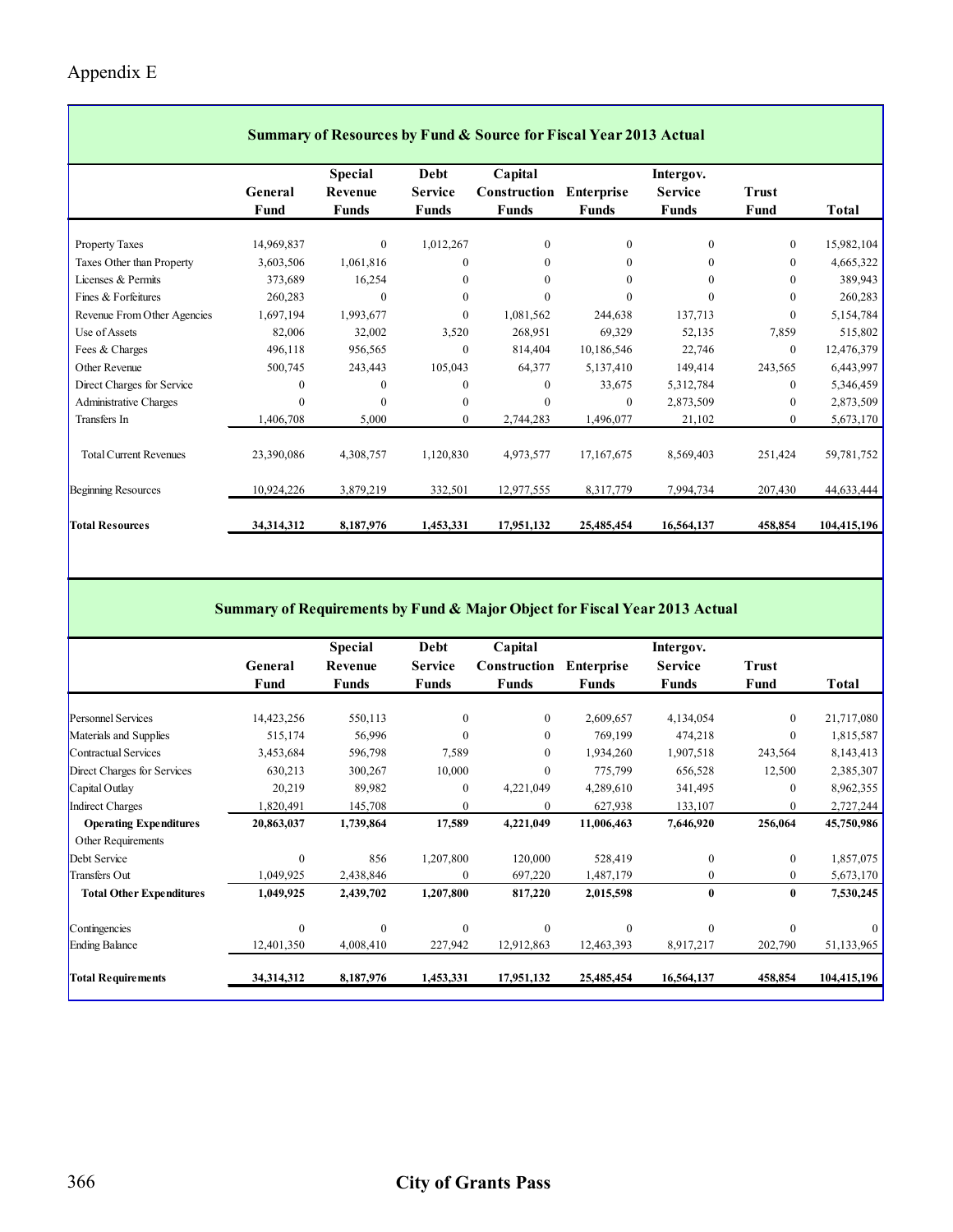|                               | <b>Summary of Resources by Fund &amp; Source for Fiscal Year 2012 Actual</b> |                                           |                                        |                                         |                                   |                                             |                      |            |  |  |  |
|-------------------------------|------------------------------------------------------------------------------|-------------------------------------------|----------------------------------------|-----------------------------------------|-----------------------------------|---------------------------------------------|----------------------|------------|--|--|--|
|                               | General<br>Fund                                                              | <b>Special</b><br>Revenue<br><b>Funds</b> | Debt<br><b>Service</b><br><b>Funds</b> | Capital<br>Construction<br><b>Funds</b> | <b>Enterprise</b><br><b>Funds</b> | Intergov.<br><b>Service</b><br><b>Funds</b> | <b>Trust</b><br>Fund | Total      |  |  |  |
| <b>Property Taxes</b>         | 14,784,914                                                                   | $\mathbf{0}$                              | 979,775                                | $\mathbf{0}$                            | $\Omega$                          | $\overline{0}$                              | $\mathbf{0}$         | 15,764,689 |  |  |  |
| Taxes Other than Property     | 3,537,333                                                                    | 951,487                                   | $\mathbf{0}$                           | $\mathbf{0}$                            | $\theta$                          | $\Omega$                                    | $\theta$             | 4,488,820  |  |  |  |
| Licenses & Permits            | 247,281                                                                      | 11,336                                    | $\mathbf{0}$                           | $\mathbf{0}$                            | $\Omega$                          | $\Omega$                                    | $\theta$             | 258,617    |  |  |  |
| Fines & Forfeitures           | 301,478                                                                      | $\theta$                                  | $\theta$                               | $\theta$                                | $\Omega$                          | $\Omega$                                    | $\theta$             | 301,478    |  |  |  |
| Revenue From Other Agencies   | 1,962,650                                                                    | 2,052,613                                 | $\mathbf{0}$                           | 1,641,241                               | 259,761                           | 220,242                                     | $\theta$             | 6,136,507  |  |  |  |
| Use of Assets                 | 86,473                                                                       | 36,627                                    | 1,337                                  | 147,858                                 | 68,331                            | 55,350                                      | 17,187               | 413,163    |  |  |  |
| Fees & Charges                | 243,563                                                                      | 933,676                                   | $\mathbf{0}$                           | 665,787                                 | 9,140,809                         | 34,776                                      | $\mathbf{0}$         | 11,018,611 |  |  |  |
| Other Revenue                 | 80,715                                                                       | 138,478                                   | 131,209                                | 243,216                                 | 114,936                           | 143,453                                     | 238,661              | 1,090,668  |  |  |  |
| Direct Charges for Service    | $\Omega$                                                                     | $\theta$                                  | $\theta$                               | $\theta$                                | 27,751                            | 4,776,558                                   | $\theta$             | 4,804,309  |  |  |  |
| <b>Administrative Charges</b> | $\Omega$                                                                     | $\theta$                                  | $\theta$                               | $\Omega$                                | $\theta$                          | 2,776,792                                   | $\theta$             | 2,776,792  |  |  |  |
| Transfers In                  | 873,808                                                                      | $\mathbf{0}$                              | $\mathbf{0}$                           | 2,396,664                               | 1,407,847                         | 245,000                                     | $\mathbf{0}$         | 4,923,319  |  |  |  |
| <b>Total Current Revenues</b> | 22,118,215                                                                   | 4,124,217                                 | 1,112,321                              | 5,094,766                               | 11,019,435                        | 8,252,171                                   | 255,848              | 51,976,973 |  |  |  |
| <b>Beginning Resources</b>    | 9,693,299                                                                    | 4,083,722                                 | 321,751                                | 12,986,909                              | 6,952,026                         | 7,856,090                                   | 203,440              | 42,097,237 |  |  |  |
| <b>Total Resources</b>        | 31,811,514                                                                   | 8,207,939                                 | 1,434,072                              | 18,081,675                              | 17,971,461                        | 16,108,261                                  | 459,288              | 94,074,210 |  |  |  |

#### **Summary of Requirements by Fund & Major Object for Fiscal Year 2012 Actual**

|                                 |              | <b>Special</b> | Debt           | Capital      |                   | Intergov.      |                |            |
|---------------------------------|--------------|----------------|----------------|--------------|-------------------|----------------|----------------|------------|
|                                 | General      | Revenue        | <b>Service</b> | Construction | <b>Enterprise</b> | <b>Service</b> | <b>Trust</b>   |            |
|                                 | Fund         | <b>Funds</b>   | <b>Funds</b>   | <b>Funds</b> | <b>Funds</b>      | Funds          | Fund           | Total      |
|                                 |              |                |                |              |                   |                |                |            |
| <b>Personnel Services</b>       | 13,857,341   | 564,006        | $\mathbf{0}$   | $\mathbf{0}$ | 2,671,454         | 4,079,886      | $\overline{0}$ | 21,172,687 |
| Materials and Supplies          | 465,000      | 48,643         | $\mathbf{0}$   | $\Omega$     | 698,787           | 498,934        | $\mathbf{0}$   | 1,711,364  |
| Contractual Services            | 3,291,122    | 672,585        | 7,571          | $\Omega$     | 1,832,676         | 1,825,381      | 245,758        | 7,875,093  |
| Direct Charges for Services     | 607,221      | 292,784        | 10,000         | $\Omega$     | 720,164           | 648,007        | 6,100          | 2,284,276  |
| Capital Outlay                  | 15,757       | 234,619        | $\bf{0}$       | 5,112,109    | 1,291,871         | 926,946        | $\mathbf{0}$   | 7,581,302  |
| <b>Indirect Charges</b>         | 1,755,832    | 149,841        | $\mathbf{0}$   | 0            | 612,483           | 134,373        | $\mathbf{0}$   | 2,652,529  |
| <b>Operating Expenditures</b>   | 19,992,273   | 1,962,478      | 17,571         | 5,112,109    | 7,827,435         | 8,113,527      | 251,858        | 43,277,251 |
| Other Requirements              |              |                |                |              |                   |                |                |            |
| Debt Service                    | $\theta$     | 785            | 1,084,000      | $\Omega$     | 887,609           | $\theta$       | $\mathbf{0}$   | 1,972,394  |
| <b>Transfers Out</b>            | 895,015      | 2,365,457      | $\mathbf{0}$   | 10,000       | 1,652,847         |                | $\mathbf{0}$   | 4,923,319  |
| <b>Total Other Expenditures</b> | 895,015      | 2,366,242      | 1,084,000      | 10,000       | 2,540,456         | $\mathbf{0}$   | $\bf{0}$       | 6,895,713  |
| Contingencies                   | $\mathbf{0}$ | $\theta$       | $\mathbf{0}$   | $\mathbf{0}$ | $\theta$          | $\Omega$       | $\mathbf{0}$   |            |
| <b>Ending Balance</b>           | 10,924,226   | 3,879,219      | 332,501        | 12,959,566   | 7,603,570         | 7,994,734      | 207,430        | 43,901,246 |
| <b>Total Requirements</b>       | 31,811,514   | 8,207,939      | 1,434,072      | 18,081,675   | 17,971,461        | 16,108,261     | 459,288        | 94,074,210 |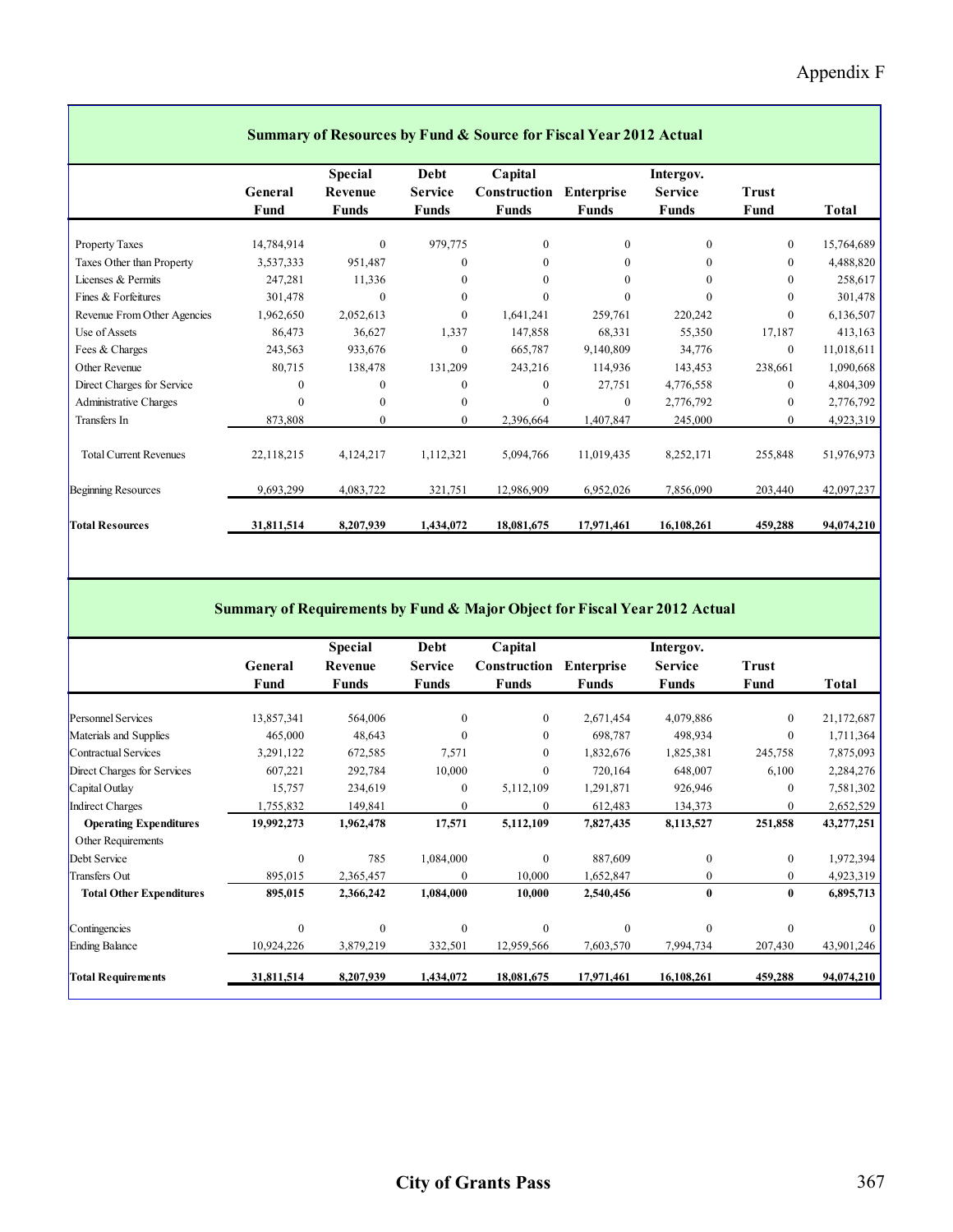## **OVERVIEW OF FUND BALANCES**

| Governmental Type Funds                            |                                                            |                                                                 |                                                   |                                                                                                                                                                                                                                                                 |  |  |  |
|----------------------------------------------------|------------------------------------------------------------|-----------------------------------------------------------------|---------------------------------------------------|-----------------------------------------------------------------------------------------------------------------------------------------------------------------------------------------------------------------------------------------------------------------|--|--|--|
| <b>Fund Name</b>                                   | FY'14<br>Actual<br><b>Beginning</b><br><b>Fund Balance</b> | FY'15<br><b>Estimated</b><br><b>Beginning Fund</b><br>Balance * | FY'15<br>Estimated<br>Ending<br>Fund<br>Balance * | <b>Brief Explanation for Change</b><br>Within Fiscal Year '15<br>If greater than $10\%$                                                                                                                                                                         |  |  |  |
| <b>General Fund</b>                                |                                                            |                                                                 |                                                   |                                                                                                                                                                                                                                                                 |  |  |  |
| General - unrestricted                             | \$11,807,366                                               | \$9,885,764                                                     | \$6,156,502                                       | <b>Estimated Ending Fund Balance</b><br>does not include the contingency of<br>\$2,000,000 which is appropriated as<br>an expenditure. Additionally,<br>Departments historically have<br>expenditure savings that provide for<br>higher than budgeted balances. |  |  |  |
| General - restricted                               | 593,984                                                    | 630,061                                                         | 84,185                                            | **See contingency footnote (Some)<br>Tourism funds expected to be<br>carried over into FY16.)                                                                                                                                                                   |  |  |  |
| <b>Special Revenue Funds</b>                       |                                                            |                                                                 |                                                   |                                                                                                                                                                                                                                                                 |  |  |  |
| <b>Community Development</b><br><b>Block Grant</b> | 795,312                                                    | 452,134                                                         | $\theta$                                          | **See contingency footnote                                                                                                                                                                                                                                      |  |  |  |
| Industrial and<br>Downtown Loans                   | 921,115                                                    | 927,000                                                         | $\overline{0}$                                    | **See contingency footnote                                                                                                                                                                                                                                      |  |  |  |
| Solid Waste                                        | 113,580                                                    | 187,406                                                         | $\boldsymbol{0}$                                  | **See contingency footnote                                                                                                                                                                                                                                      |  |  |  |
| <b>Transportation Operations</b>                   | 891,013                                                    | 687,503                                                         | $\Omega$                                          | **See contingency footnote                                                                                                                                                                                                                                      |  |  |  |

*\* For the Governmental Type funds, the budgeted Fund Balance represents the difference between assets and liabilities. Inventory values and long-term obligations are not included. Contingencies are appropriated as an expense in each fund and available for authorization by the governing body to spend. If not spent those resources become part of the new fiscal year's beginning balance; yet from a budgetary standpoint they decrease the budgeted ending fund balance.*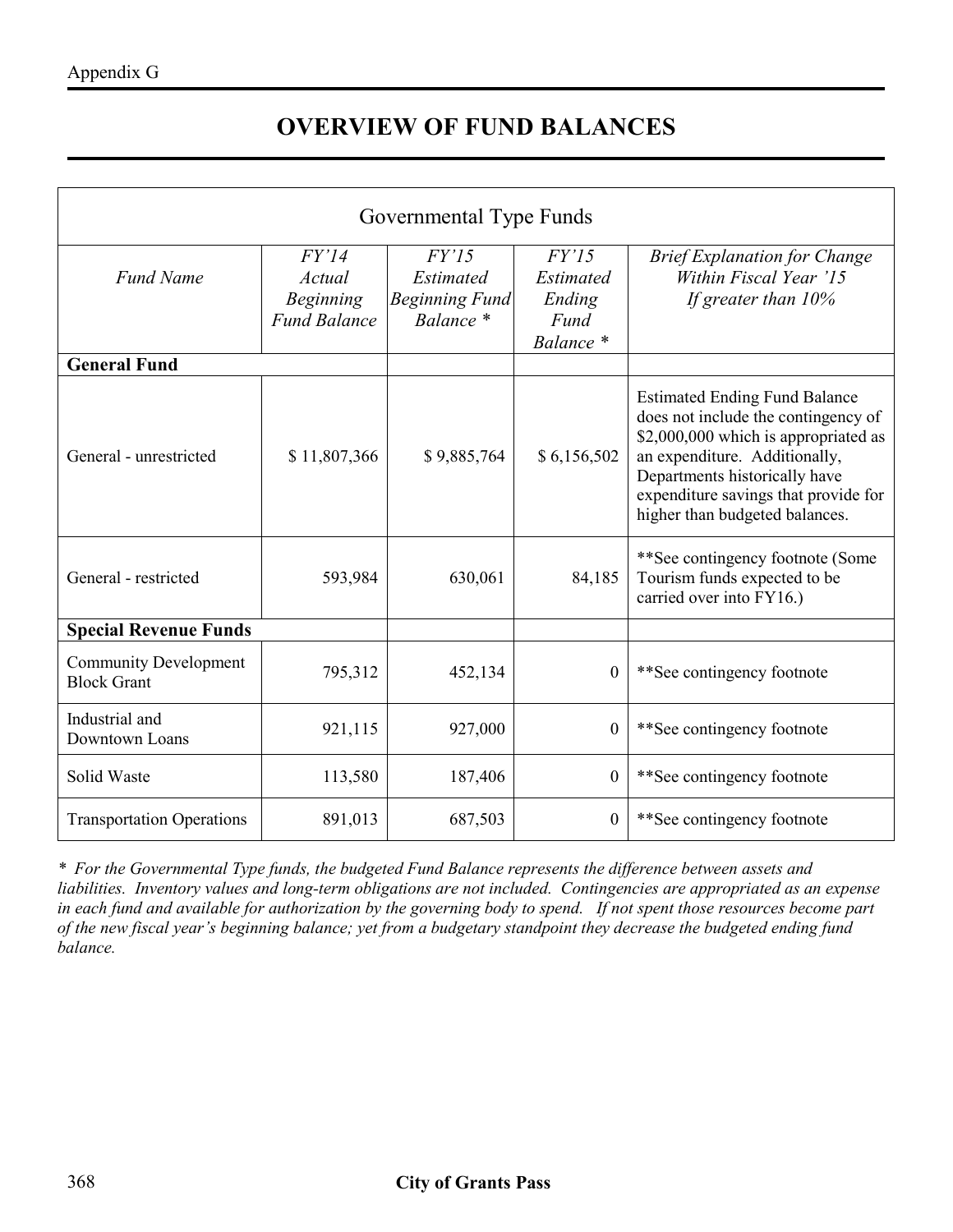## **OVERVIEW OF FUND BALANCES**

| Proprietary Type Funds               |                                                  |                                                                  |                                                        |                                                                                          |  |  |
|--------------------------------------|--------------------------------------------------|------------------------------------------------------------------|--------------------------------------------------------|------------------------------------------------------------------------------------------|--|--|
| <b>Fund Name</b>                     | FY'14<br><b>Beginning</b><br><b>Fund Balance</b> | FY'15<br><b>Estimated</b><br><b>Beginning Fund</b><br>Balance ** | FY'15<br>Estimated<br><b>Ending Fund</b><br>Balance ** | <b>Brief Explanation for Change</b><br>Within Fiscal Year '15<br>If greater than $10\%$  |  |  |
| <b>Enterprise Funds</b>              |                                                  |                                                                  |                                                        |                                                                                          |  |  |
| <b>Water Operations</b>              | \$2,465,633                                      | \$1,913,280                                                      | $\boldsymbol{0}$                                       | **See contingency footnote                                                               |  |  |
| <b>Wastewater Operations</b>         | 1,836,455                                        | 1,932,582                                                        | $\overline{0}$                                         | **See contingency footnote                                                               |  |  |
| <b>Internal Service Funds</b>        |                                                  |                                                                  |                                                        |                                                                                          |  |  |
| <b>Administrative Services</b>       | 715,386                                          | 554,598                                                          | $\boldsymbol{0}$                                       | **See contingency footnote                                                               |  |  |
| CD Management                        | 249,247                                          | 140,449                                                          | $\boldsymbol{0}$                                       | **See contingency footnote                                                               |  |  |
| Engineering                          | 123,492                                          | 122,326                                                          | $\overline{0}$                                         | **See contingency footnote                                                               |  |  |
| <b>Equipment Replacement</b>         | 3,653,307                                        | 3,003,662                                                        | 1,258,500                                              | Planned vehicle & equipment<br>replacements reduced balance.                             |  |  |
| <b>Garage Operations</b>             | 249,760                                          | 270,323                                                          | $\boldsymbol{0}$                                       | **See contingency footnote                                                               |  |  |
| General Insurance                    | 677,442                                          | 579,246                                                          | $\overline{0}$                                         | **See contingency footnote                                                               |  |  |
| <b>Information Technology</b>        | 208,794                                          | 206,039                                                          | $\overline{0}$                                         | **See contingency footnote                                                               |  |  |
| Insurance/Benefits<br>Administration | 1,988,005                                        | 2,312,400                                                        | 2,748,797                                              | Change due to planned PERS<br>reserve                                                    |  |  |
| Workers' Compensation<br>Insurance   | 888,384                                          | 872,344                                                          | 236,872                                                | Anticipated claim settlements<br>reduced balance along with<br>$$500,000$ contingency ** |  |  |

*\*\* The budgeted fund balance for proprietary type funds represents the difference between assets and liabilities less the net value of fixed assets, long-term debt and any required debt reserves. Contingencies are appropriated as an expense in each fund and available for authorization by the governing body to spend. If not spent those resources become part of the new fiscal year's beginning balance; yet from a budgetary standpoint they decrease the budgeted ending fund balance. Most enterprise and internal service funds have the entire estimated ending fund balance in the contingency to provide the highest amount of financial flexibility for the Council to deal with emergencies and unexpected requirements. Only the City Council can authorize the budgetary use of appropriation transfers using the contingencies.*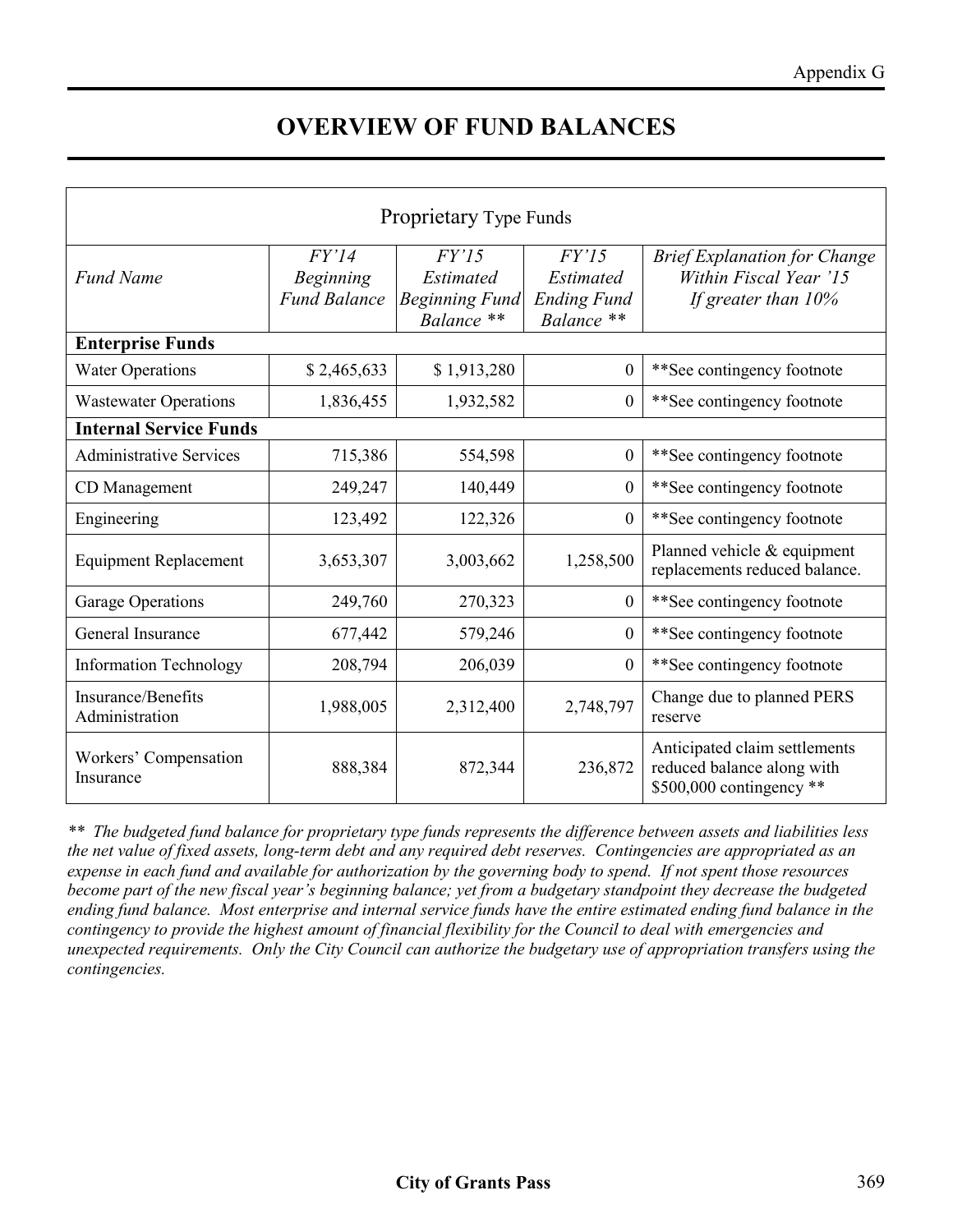#### **UN-APPROPRIATED ENDING FUND BALANCES**

#### **Adopted FY'15**

Un-appropriated Ending Fund Balances are amounts set aside for expenditures in subsequent years. Such amounts cannot be spent in the year that they are established. The City has established a formal policy for determining un-appropriated ending fund balances for the following operational funds. This policy is guided by the State of Oregon suggestion that the amount budgeted be sufficient to cover those expenditures in the following fiscal year that may occur prior to the receipt of budgeted resources.

- General Fund 30-40% of expenditures
- Utility Funds, Garage Operations Fund, and Engineering Services Fund: 25-35% of expenditures
- Administrative Services Fund and Information Technology Fund: 15-25% of expenditures
- Property Management Fund 10-20% of expenditures

Within debt funds the amounts represent unspent resources available for future year expenditures. Remaining balances in capital and systems development charges (SDC) funds are budgeted as miscellaneous construction so as to allow flexibility in the use of these amounts. The Enterprise Funds (Utilities) and most of the Internal Service Funds have started to budget all ending fund balances as a contingency to allow the financial flexibility of the use of these funds in an emergency through Council action. Contingencies cannot be transferred and appropriated for use without Council approval.

|                                               |               |               |               | <b>COUNCIL</b> |                  |
|-----------------------------------------------|---------------|---------------|---------------|----------------|------------------|
|                                               | <b>ACTUAL</b> | <b>ACTUAL</b> | <b>BUDGET</b> | <b>ADOPTED</b> | <b>PROJECTED</b> |
|                                               | <b>FY'12</b>  | <b>FY'13</b>  | <b>FY'14</b>  | <b>FY'15</b>   | <b>FY'16</b>     |
| General Fund                                  | 10,924,226    | 12,401,350    | 3,951,557     | 6,156,502      | 4,882,308        |
| <b>Street Utility Fund</b>                    | 685,006       | 891,013       |               |                |                  |
| <b>Community Development Block Grant Fund</b> | 941,986       | 795,312       | 0             |                |                  |
| Housing & Economic Development Fund           | 938,972       | 921,115       | 0             | $\mathbf{0}$   |                  |
| <b>Transient Room Tax Fund</b>                | 22,078        | 74            | 0             |                |                  |
| General Obligation Bond Fund                  | 106,003       | 112,920       | 50,000        | 50,000         | 50,000           |
| <b>Bancroft Bond Fund</b>                     | 226,498       | 115,022       |               |                |                  |
| Storm Water Utility Fund                      | 10,563        | 10,563        | 10,563        |                |                  |
| Wastewater Fund                               | 1,380,862     | 1,836,455     |               | 0              |                  |
| Solid Waste Fund                              | 124,763       | 125,860       | 0             |                |                  |
| Water Fund                                    | 1,429,081     | 2,465,633     | 0             |                |                  |
| Fleet Operations Fund                         | 3,541,534     | 3,903,067     | 1,724,361     | 1,258,500      | 1,533,531        |
| <b>Support Services Fund</b>                  | 520,272       | 754,934       | $\theta$      | $\theta$       |                  |
| <b>Insurance Services Fund</b>                | 3,329,318     | 3,543,830     | 1,938,271     | 2,985,669      | 2,925,960        |
| <b>Administrative Services Fund</b>           | 603,610       | 715,386       |               |                |                  |
| <b>Trust Funds</b>                            | 195,150       | 190,509       | 224,951       | 170,369        | 154,869          |
| <b>Total Un-appropriated Balances</b>         | 24,979,922    | 28,783,043    | 7,899,703     | 10,621,040     | 9,546,668        |

#### **Summary of Un-appropriated Ending Fund Balances**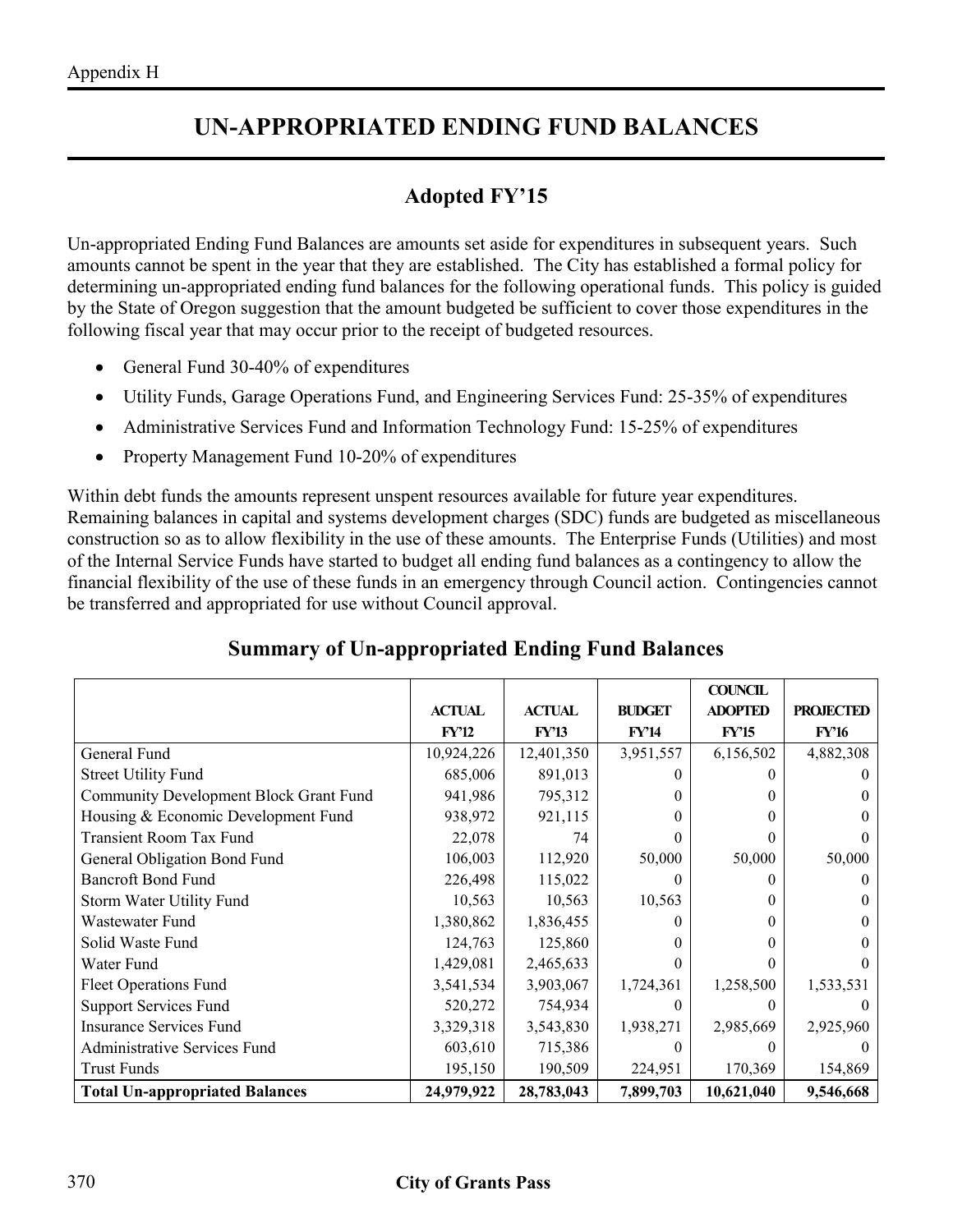## **HISTORY OF PROPERTY TAX RATES**

Property Taxes (Per \$1,000 of Assessed Value):

| Fiscal Year<br>Ended | Permanent | General | <b>Public Safety</b> | Debt<br>Service |              |
|----------------------|-----------|---------|----------------------|-----------------|--------------|
| June30,              | Rate      | Fund    | Serial Levy          | Funds           | <b>Total</b> |
| 1995                 |           | 3.69    |                      | 0.36            | 4.05         |
| 1996                 |           | 4.06    |                      | 0.30            | 4.26         |
| 1997                 |           | 4.09    |                      | 0.29            | 4.38         |
| 1998                 | 4.14      |         | 1.03                 | 0.32            | 5.49         |
| 1999                 | 4.13      |         | 0.85                 | 0.31            | 5.29         |
| 2000                 | 4.13      |         | 0.85                 | 0.30            | 5.28         |
| 2001                 | 4.13      |         | 0.85                 | 0.00            | 4.98         |
| 2002                 | 4.13      |         | 0.85                 | 0.00            | 4.98         |
| 2003                 | 4.13      |         | 0.85                 | 0.00            | 4.98         |
| 2004                 | 4.13      |         | 0.89                 | 0.00            | 5.02         |
| 2005                 | 4.13      |         | 0.89                 | 0.00            | 5.02         |
| 2006                 | 4.13      |         | 1.49                 | 0.00            | 5.62         |
| 2007                 | 4.13      |         | 1.49                 | 0.00            | 5.62         |
| 2008                 | 4.13      |         | 1.49                 | 0.51            | 6.13         |
| 2009                 | 4.13      |         | 1.49                 | 0.50            | 6.12         |
| 2010                 | 4.13      |         | 1.79                 | 0.40            | 6.32         |
| 2011                 | 4.13      |         | 1.79                 | 0.41            | 6.33         |
| 2012                 | 4.13      |         | 1.79                 | 0.41            | 6.33         |
| 2013                 | 4.13      |         | 1.79                 | 0.40            | 6.32         |
| 2014                 | 4.13      |         | 1.79                 | 0.39            | 6.31         |
| 2015                 | 4.13      |         | $1.79$ est.          | $0.41$ est.     | $6.33$ est.  |
| 2016                 | 4.13      |         | $1.79$ est.          | $0.41$ est.     | $6.33$ est.  |

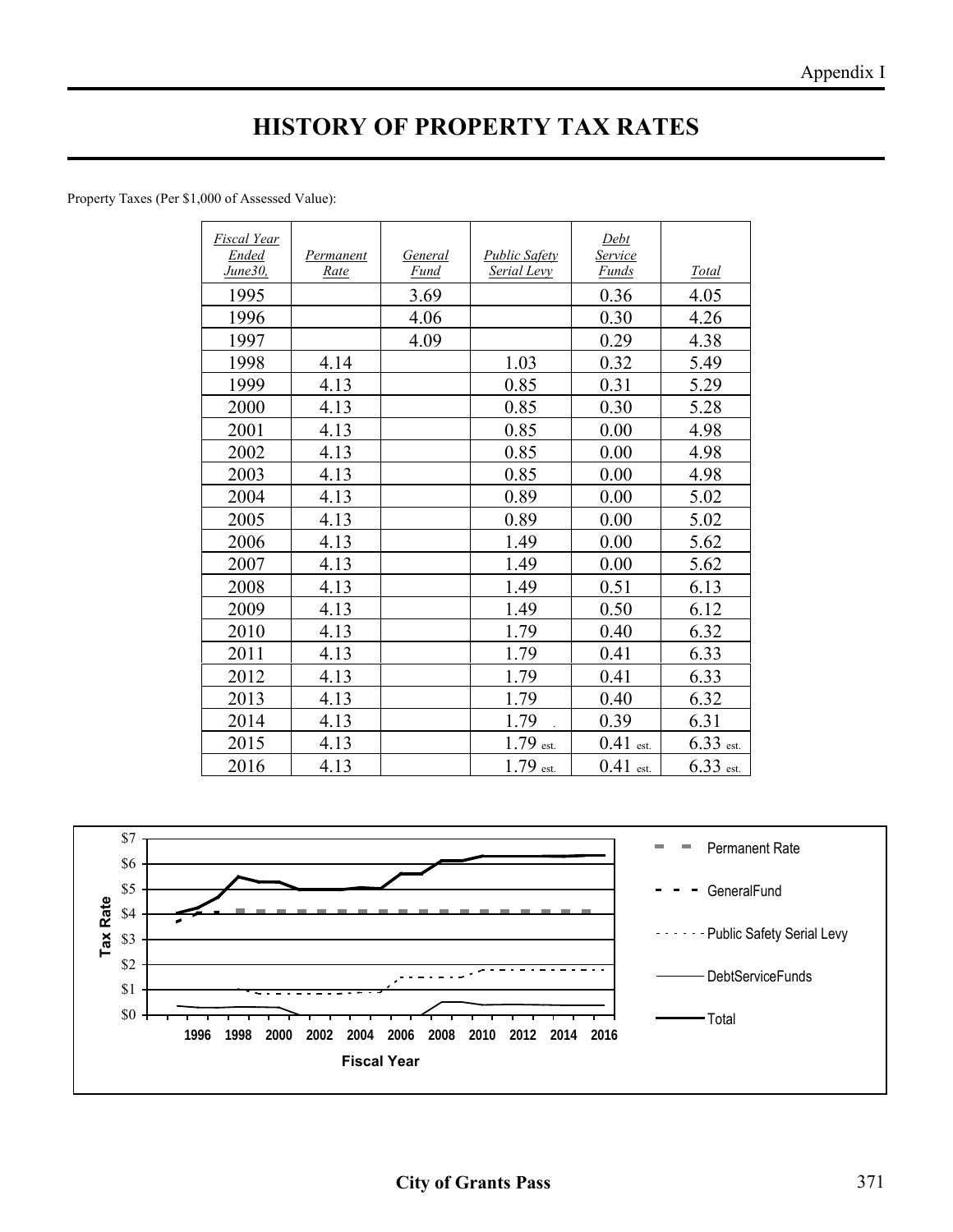## **HISTORY OF LEVIES AND ASSESSED VALUES**

| Fiscal<br>Year<br>Ended<br><b>June 30</b> | <b>Real Property</b><br><b>Assessed Value</b> | Permanent<br>Tax Rate<br><i><u><b>Certification</b></u></i> | Public<br>Safety<br><u>Levy</u> | Public<br>Safety<br><b>Bonded Debt</b> |
|-------------------------------------------|-----------------------------------------------|-------------------------------------------------------------|---------------------------------|----------------------------------------|
| 2005                                      | 1,579,311,858                                 | 6,014,968                                                   | 1,405,588                       | $\theta$                               |
| 2006                                      | 1,728,922,043                                 | 6,592,207                                                   | 2,576,094                       | $\Omega$                               |
| 2007                                      | 2,065,307,699                                 | 7,931,607                                                   | 3,077,307                       | $\theta$                               |
| 2008                                      | 2,207,029,376                                 | 8,478,617                                                   | 3,288,475                       | 1,124,923                              |
| 2009                                      | 2,318,499,838                                 | 9,583,520                                                   | 3,454,566                       | 1,159,947                              |
| 2010                                      | 2,409,615,099                                 | 9,960,144                                                   | 4,313,211                       | 961,436                                |
| 2011                                      | 2,478,664,959                                 | 10,245,487                                                  | 4,436,778                       | 1,007,818                              |
| 2012                                      | 2,508,735,657                                 | 10,369,859                                                  | 4,490,637                       | 1,016,791                              |
| 2013                                      | 2,560,620,153                                 | 10,584,705                                                  | 4,583,512                       | 1,028,089                              |
| 2014                                      | 2,624,936,968                                 | 10,852,957                                                  | 4,698,638                       | 1,012,439                              |
| 2015 <sub>est.</sub>                      | 2,688,689,000                                 | 11,113,696                                                  | 4,812,753                       | 1,087,807                              |
| $2016$ est.                               | 2,740,575,000                                 | 11,328,167                                                  | 4,905,629                       | 1,126,096                              |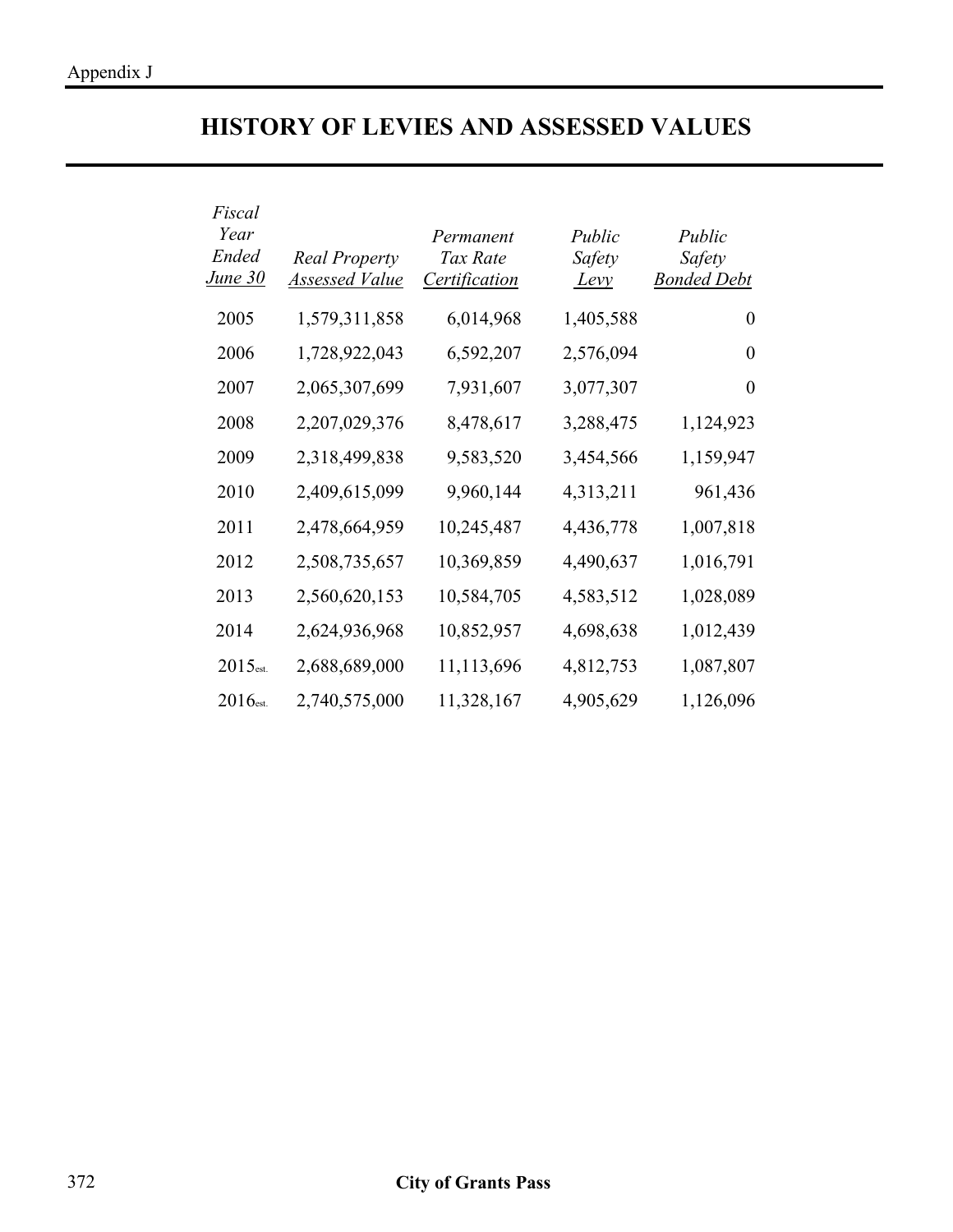## **HISTORY OF GENERAL SUPPORT RESOURCES**

|                            | <b>ACTUAL</b><br><b>FY'12</b> | <b>ACTUAL</b><br><b>FY'13</b> | <b>BUDGET</b><br><i>FY'14</i> | <b>ADOPTED</b><br><i>FY'15</i> | <b>PROJECTED</b><br><i>FY'16</i> |
|----------------------------|-------------------------------|-------------------------------|-------------------------------|--------------------------------|----------------------------------|
| Description                |                               |                               |                               |                                |                                  |
| Beg. Fund Balance          | \$9,101,115                   | \$10,446,858                  | \$9,811,204                   | \$9,885,764                    | \$8,156,502                      |
| <b>Business Taxes</b>      | 290,294                       | 286,505                       | 282,800                       | 275,600                        | 275,600                          |
| Franchise Taxes:           |                               |                               |                               |                                |                                  |
| PP&L                       | 1,584,297                     | 1,619,964                     | 1,639,500                     | 1,671,100                      | 1,683,400                        |
| Qwest                      | 127,651                       | 116,688                       | 112,800                       | 95,700                         | 88,300                           |
| Charter                    | 320,715                       | 370,878                       | 374,800                       | 339,500                        | 339,500                          |
| Avista                     | 445,788                       | 398,448                       | 397,000                       | 440,700                        | 440,700                          |
| <b>Allied Waste</b>        | 186,148                       | 168,089                       | 184,300                       | 183,200                        | 183,200                          |
| So. Or. Sanitation         | 63,239                        | 64,827                        | 63,400                        | 64,600                         | 64,600                           |
| Solid Waste Transfer       | 17,550                        | 20,095                        | 18,200                        | 20,300                         | 20,300                           |
| Other Telecom.             | 25,572                        | 37,524                        | 24,800                        | 24,800                         | 24,800                           |
| Fees in Lieu of Franchise  | 476,079                       | 520,488                       | 547,000                       | 568,500                        | 575,600                          |
| Licenses                   | 7,090                         | 7,238                         | 6,700                         | 6,940                          | 6,940                            |
| <b>State Rev. Sharing</b>  | 303,474                       | 315,257                       | 315,700                       | 335,600                        | 342,300                          |
| State Cigarette Tax        | 50,542                        | 49,296                        | 45,500                        | 39,000                         | 37,000                           |
| State Liquor Tax           | 442,068                       | 462,447                       | 459,900                       | 490,100                        | 499,900                          |
| Jail Services Utility Fee  | $\theta$                      | 0                             | $\theta$                      | 891,000                        | $\theta$                         |
| Other Misc.                | 22,598                        | 373,978                       | 11,100                        | 10,000                         | 10,000                           |
| <b>Investment Interest</b> | 83,252                        | 78,857                        | 71,500                        | 71,500                         | 71,500                           |
| <b>TOTAL</b>               | \$13,547,472                  | <u>\$15,337,437</u>           | <u>\$14,366,204</u>           | \$15,413,904                   | <u>\$12,820,142</u>              |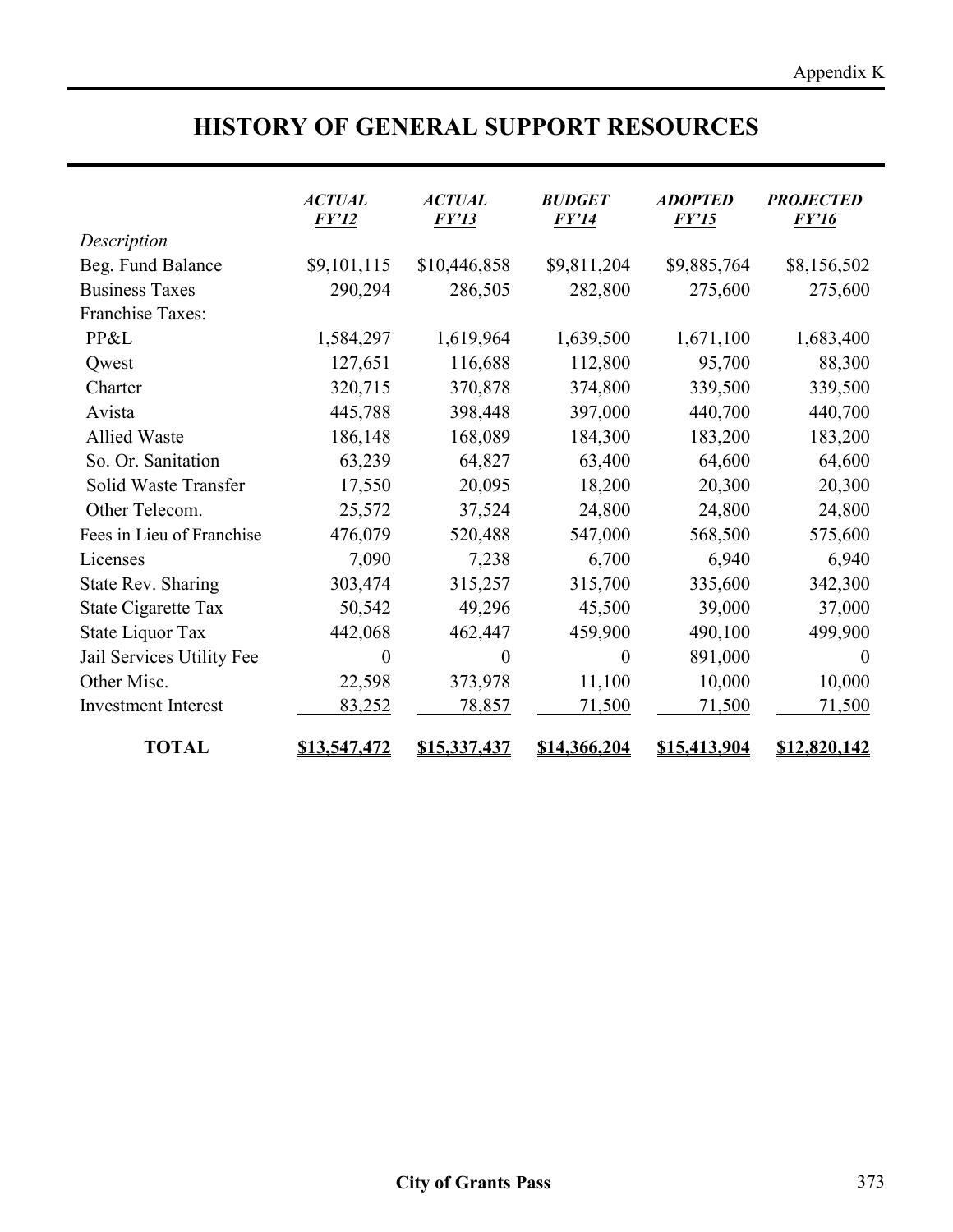## **MONTHLY SALARY SCHEDULE**

| <b>Positions</b>                                                                         | $Entry*$ | $\mathit{Top}^*$ |
|------------------------------------------------------------------------------------------|----------|------------------|
| Reserve Police Officer (Volunteer), Fire Interns                                         | N/A      | N/A              |
| Public Safety Clerk Aide                                                                 | \$1,959  | \$2,501          |
| Office Assistant                                                                         | \$2,208  | \$3,227          |
| <b>Accounting Technician</b>                                                             | \$2,390  | \$3,227          |
| Municipal Services Worker, Utility Worker**                                              | \$2,791  | \$3,394          |
| Specialist (Municipal Services, Utility)**                                               | \$2,930  | \$3,563          |
| Prevention Program Office Assistant                                                      | \$2,843  | \$3,628          |
| Lead Accounting Technician                                                               | \$2,390  | \$3,645          |
| Technician, (Database, Department Support), Webmaster                                    | \$2,657  | \$3,719          |
| Treatment Plant Specialist**                                                             | \$3,108  | \$3,777          |
| Public Safety Clerk                                                                      | \$2,965  | \$3,785          |
| Community Service Officer                                                                | \$3,064  | \$3,911          |
| <b>Investigative Specialist</b>                                                          | \$3,094  | \$3,949          |
| Specialist (Administrative, Finance Support), Mechanic                                   | \$2,832  | \$3,965          |
| Personnel Technician                                                                     | \$2,840  | \$3,977          |
| <b>Property Specialist</b>                                                               | \$3,283  | \$4,190          |
| Computer Services Technician                                                             | \$3,007  | \$4,211          |
| <b>Public Safety Executive Assistant</b>                                                 | \$3,089  | \$4,363          |
| Engineering Technician, GIS Coordinator                                                  | \$2,832  | \$4,532          |
| Public Safety Dispatcher                                                                 | \$3,418  | \$4,680          |
| Assistant Planner, Building Inspector/Plans Examiner                                     | \$3,491  | \$4,888          |
| Lead Public Safety Dispatcher                                                            | \$3,589  | \$4,909          |
| Accountant                                                                               | \$3,571  | \$4,999          |
| <b>Grants Specialist</b>                                                                 | \$3,583  | \$5,196          |
| Associate Planner, Land Acquisition Specialist, Urban Forester                           | \$3,753  | \$5,442          |
| Civilian Public Safety Supervisor                                                        | \$3,759  | \$5,451          |
| Supervisor (Business Operations, Customer Service & Engineering Projects, Accounting     | \$3,764  | \$5,458          |
| Services), Business Advocate, City Recorder, Lead Mechanic, Personnel Analyst, Property  |          |                  |
| Management Coordinator                                                                   |          |                  |
| City Surveyor, Utility Engineer                                                          | \$3,923  | \$5,688          |
| Firefighter                                                                              | \$4,175  | \$5,695          |
| Superintendent                                                                           | \$3,934  | \$5,704          |
| Police Officer                                                                           | \$4,354  | \$5,935          |
| Fire Inspector                                                                           | \$4,708  | \$6,009          |
| Senior Planner                                                                           | \$4,147  | \$6,013          |
| Police Corporal                                                                          | \$4,586  | \$6,246          |
| Battalion Chief, Fire Marshal, Public Safety Sergeant                                    | \$4,397  | \$6,376          |
| Building Official, Principal Planner                                                     | \$4,402  | \$6,383          |
| Fire Corporal                                                                            | \$4,737  | \$6,448          |
| Public Safety Lieutenant                                                                 | \$4,784  | \$7,177          |
| Assistant Parks & Community Dev. Director, City Engineer, Information Technology Manager | \$4,790  | \$7,186          |
| Deputy Chief                                                                             | \$4,829  | \$7,485          |
| Department Director-Human Resources                                                      | \$5,241  | \$8,124          |
| Department Director-Finance                                                              | \$5,432  | \$8,420          |
| Department Director-Public Safety                                                        | \$5,521  | \$8,558          |
| Department Director (Parks & Comm. Dev., Public Works)                                   | \$5,528  | \$8,568          |
| <b>Assistant City Manager, City Attorney</b>                                             | \$5,623  | \$8,716          |

\* As of January 1, 2014

\*\*Contract under negotiation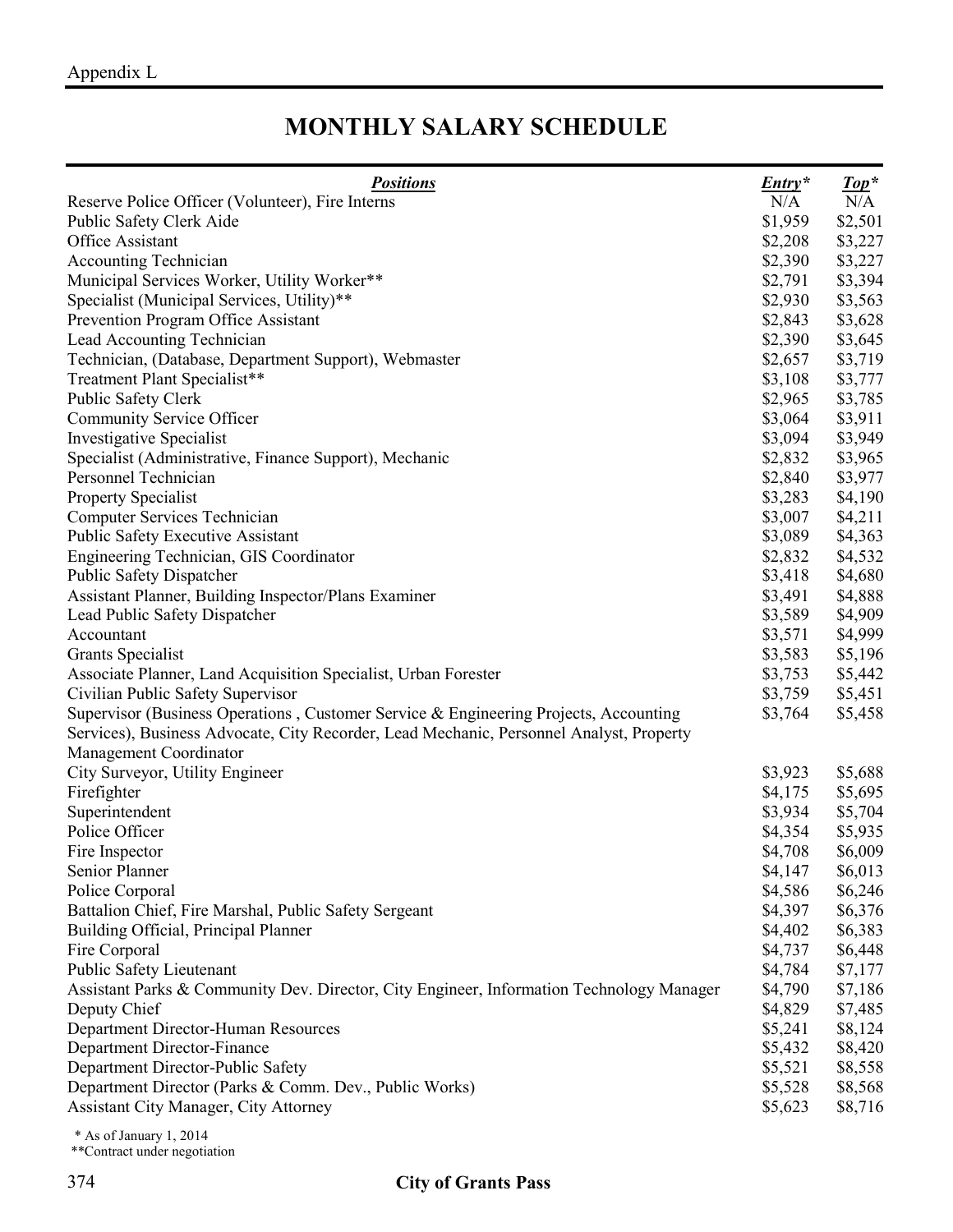## **REPRESENTATIVE ANNUAL SALARY AND FRINGE BENEFITS**

|                                     | <b>Office</b><br><b>Assistant</b> | <b>Municipal</b><br><b>Services Worker</b> | <b>Utility</b><br><b>Specialist</b> | <b>Treatment</b><br><b>Plant Specialist</b> | <b>Fire</b><br><b>Fighter</b> | Police<br><b>Officer</b> |
|-------------------------------------|-----------------------------------|--------------------------------------------|-------------------------------------|---------------------------------------------|-------------------------------|--------------------------|
| Salary (top step)                   | 38,720                            | 40,728                                     | 42,756                              | 45,324                                      | 68,340                        | 71,215                   |
| Certification +                     |                                   | 499                                        | 2,933                               | 3,931                                       | 5,678                         | 4,060                    |
| <b>Sub-Total Salary</b>             | 38,720                            | 41,227                                     | 45,689                              | 49,255                                      | 74,018                        | 75,275                   |
|                                     |                                   |                                            |                                     |                                             |                               |                          |
| Legislated Benefits:                |                                   |                                            |                                     |                                             |                               |                          |
| <b>Workers Comp</b>                 | 58                                | 1,142                                      | 1,206                               | 1,359                                       | 2,265                         | 2,085                    |
| <b>City Portion PERS/OPSRP</b>      | 5,955                             | 6,864                                      | 7,607                               | 8,201                                       | 19,030                        | 19,353                   |
| City Portion FICA Tax 7.65%         | 2,962                             | 3,154                                      | 3,495                               | 3,768                                       | 5,662                         | 5,759                    |
| <b>Subtotal Legislated Benefits</b> | 8,975                             | 11,160                                     | 12,308                              | 13,328                                      | 26,957                        | 27,197                   |
|                                     |                                   |                                            |                                     |                                             |                               |                          |
| <b>Negotiated Benefits:</b>         |                                   |                                            |                                     |                                             |                               |                          |
| Employee 6% PERS/OPSRP              | 2,323                             | 2,474                                      | 2,741                               | 2,955                                       | 4,441                         | 4,517                    |
| Health/Dental Insurance             | 18,032                            | 14,671                                     | 14,671                              | 14,671                                      | 18,032                        | 18,032                   |
| <b>Wellness Program</b>             | 180                               | 180                                        | 180                                 | 180                                         | 180                           | 180                      |
| Life Ins.                           | 70                                | 76                                         | 76                                  | 90                                          | 144                           | 151                      |
| Long Term Dis. Ins.                 | 122                               | 130                                        | 131                                 | 155                                         | 226                           | 237                      |
| <b>Subtotal Negotiated Benefits</b> | 20,727                            | 17,531                                     | 17,799                              | 18,051                                      | 23,023                        | 23,117                   |
|                                     |                                   |                                            |                                     |                                             |                               |                          |
| <b>Sub-Total Benefits</b>           | 29,702                            | 28,691                                     | 30,107                              | 31,379                                      | 49,980                        | 50,314                   |
|                                     |                                   |                                            |                                     |                                             |                               |                          |
| <b>Total Salary &amp; Benefits</b>  | 68,422                            | 69,918                                     | 75,796                              | 80,634                                      | 123,998                       | 125,589                  |
|                                     |                                   |                                            |                                     |                                             |                               |                          |
| % Ratio of Benefits/Salary          | 77%                               | 70%                                        | 66%                                 | 64%                                         | 68%                           | 67%                      |

#### *As of January 1, 2014*

+ Varies with the individual.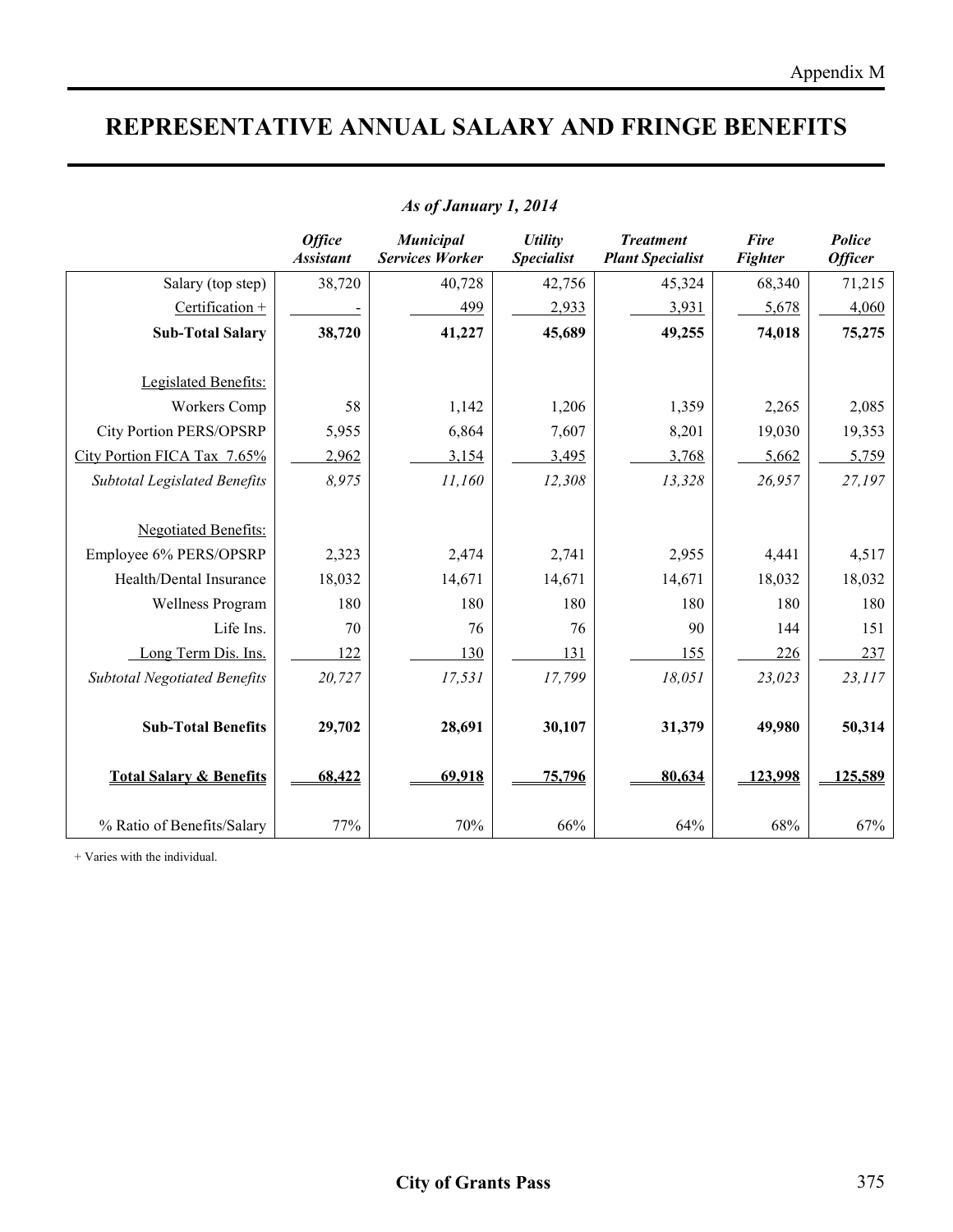## **BENEFIT DETAILS**

Employee related benefits are a key expenditure detail. Details on the significant benefits expenditures are presented below along with additional detail on the largest two benefits related expenditures: the Oregon Public Employees Retirement System (PERS) and Employee Health Insurance.

The total cost for benefits by the major categories is provided below to provide insight into the changes over time. Remember that "Budget" will appear to jump in comparison to "Actual" given that the City frequently has unfilled positions at different times throughout the year that result in temporary expenditure savings.

|                             | FY'12         | FY'13         | FY'14         | FY'15          | FY'16     |
|-----------------------------|---------------|---------------|---------------|----------------|-----------|
|                             | <b>Actual</b> | <b>Actual</b> | <b>Budget</b> | <b>Adopted</b> | Projected |
| Fica/Medicare               | 1,005,288     | 1,010,523     | 1,095,300     | 1,068,304      | 1,098,161 |
| Workers Comp                | 193,626       | 266,152       | 307,223       | 301,980        | 309,726   |
| Insurance (Health $<$ Life) | 3,217,484     | 3,325,282     | 3,784,229     | 3,882,599      | 4,180,495 |
| Retiree Insurance           | 103,708       | 109,429       | 200,444       | 290,527        | 372,117   |
| PERS/OPSRP-Employee 6%      | 779,676       | 778,912       | 855,996       | 843,670        | 871,896   |
| PERS/OPSRP-Employer         | 2,197,445     | 2,354,460     | 2,807,638     | 2,618,591      | 2,700,064 |

**Fica/Medicare:** These are the mandatory federal payroll taxes required to be paid by all public and private employers.

**Workers Compensation:** The City is self-insured for workers compensation claims. At the end of each fiscal year, if the balance available in the workers comp fund is above the target minimum required reserves due to lower amounts of claims during the year, the fund issues a credit back to the departments. This is why actual results in recent years look substantially lower than budgeted expenditures.

**Insurance (Health & Life):** Health insurance and dental insurance make up the bulk of this expenditure category. The City pays 92.5% of health insurance premiums for all classes of employees and all bargaining units also have a cost sharing agreement for annual increases that are in excess of 10% per year. Insurance costs by major operating departments are presented on the following page.

**Retiree Insurance:** The City has an obligation to pay four years of health insurance premiums upon retirement and this is the budgeted premium payments for retirees. Employees hired on or after January 1, 2007, are no longer eligible for the 48 months of Coverage at time of PERS retirement election, except as agreed to in signed labor union contracts between the City and labor unions.

**PERS:** Like almost all public agencies in Oregon, the City's participation in the Oregon PERS is mandatory. Public Employees that participated in the PERS system prior to system changes made in 2003 receive slightly different benefits than those that started after 2003. PERS charges the City different rates for the different classes of employees and different rates for sworn personnel versus general service personnel. The City uses its insurance/benefits fund to charge slightly different rates to departments as compared to the rates paid into the PERS system to limit the drastic budgetary impact of the State's PERS rates changing every two years. There is currently a PERS reserve in the insurance fund that will be used in the future to offset the impact of rates that are set to increase every two years until the State system is fully funded again. Costs by major operating departments are presented on the following page.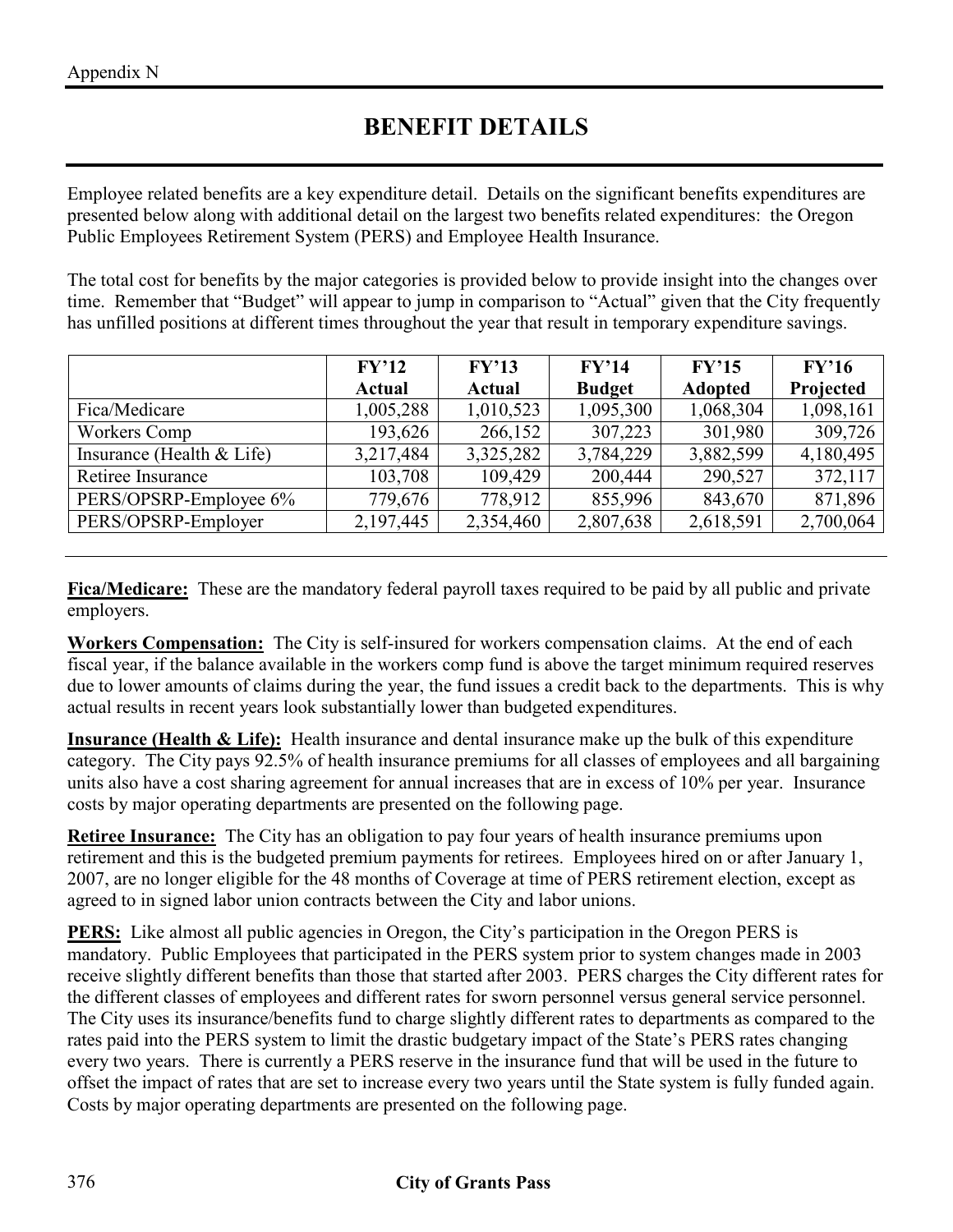## **BENEFIT DETAILS**

| <b>Total PERS Expenditures by Program Area</b> |               |               |               |                |           |  |
|------------------------------------------------|---------------|---------------|---------------|----------------|-----------|--|
|                                                | FY'12         | FY'13         | FY'14         | FY'15          | FY'16     |  |
|                                                | <b>Actual</b> | <b>Actual</b> | <b>Budget</b> | <b>Adopted</b> | Projected |  |
| Policy & Legislation                           | 5,239         | 19,641        |               | 0              |           |  |
| <b>Public Safety</b>                           | 1,931,478     | 2,038,679     | 2,281,406     | 2,215,435      | 2,274,109 |  |
| Parks                                          | 68,241        | 65,306        | 72,881        | 75,066         | 76,670    |  |
| Development                                    | 113,249       | 120,335       | 141,757       | 124,180        | 131,405   |  |
| Transportation                                 | 64,369        | 63,294        | 83,329        | 85,577         | 87,977    |  |
| Water                                          | 147,239       | 153,867       | 180,424       | 180,822        | 191,884   |  |
| Wastewater                                     | 166,177       | 165,907       | 203,474       | 170,245        | 175,954   |  |
| Solid Waste                                    | 1,329         | 1,473         | 1,556         | 2,577          | 2,708     |  |
| <b>Administrative Services</b>                 | 233,563       | 252,484       | 277,972       | 290,798        | 300,551   |  |
| <b>Support Services</b>                        | 246,207       | 252,386       | 420,835       | 317,561        | 330,702   |  |
| Lands $&$ Building                             | 30            | 0             |               | 0              | $\theta$  |  |
|                                                |               |               |               |                |           |  |
| <b>TOTAL</b>                                   | 2,977,121     | 3,133,372     | 3,663,634     | 3,462,261      | 3,571,960 |  |

| <b>Total Insurance Expenditures by Program Area</b> |               |               |               |                |           |  |
|-----------------------------------------------------|---------------|---------------|---------------|----------------|-----------|--|
|                                                     | FY'12         | FY'13         | FY'14         | FY'15          | FY'16     |  |
|                                                     | <b>Actual</b> | <b>Actual</b> | <b>Budget</b> | <b>Adopted</b> | Projected |  |
| Policy & Legislation                                | 4,065         | 11,813        |               |                |           |  |
| <b>Public Safety</b>                                | 1,640,223     | 1,745,883     | 1,994,291     | 2,110,863      | 2,271,572 |  |
| Parks                                               | 109,139       | 108,599       | 113,379       | 114,493        | 124,355   |  |
| Development                                         | 152,217       | 157,919       | 184,400       | 163,682        | 176,265   |  |
| Transportation                                      | 113,960       | 104,332       | 128,387       | 130,864        | 142,086   |  |
| Water                                               | 230,283       | 227,894       | 252,512       | 255,970        | 277,960   |  |
| Wastewater                                          | 273,941       | 254,200       | 297,922       | 237,584        | 257,986   |  |
| Solid Waste                                         | 1,746         | 1,673         | 1,818         | 3,090          | 3,346     |  |
| <b>Administrative Services</b>                      | 329,719       | 339,120       | 385,857       | 417,671        | 449,012   |  |
| <b>Support Services</b>                             | 359,892       | 371,715       | 423,520       | 446,829        | 476,360   |  |
| Lands $&$ Building                                  | 46            | $\theta$      | 0             | 0              | $\theta$  |  |
|                                                     |               |               |               |                |           |  |
| <b>TOTAL</b>                                        | 3,215,231     | 3,323,148     | 3,782,086     | 3,881,046      | 4,178,942 |  |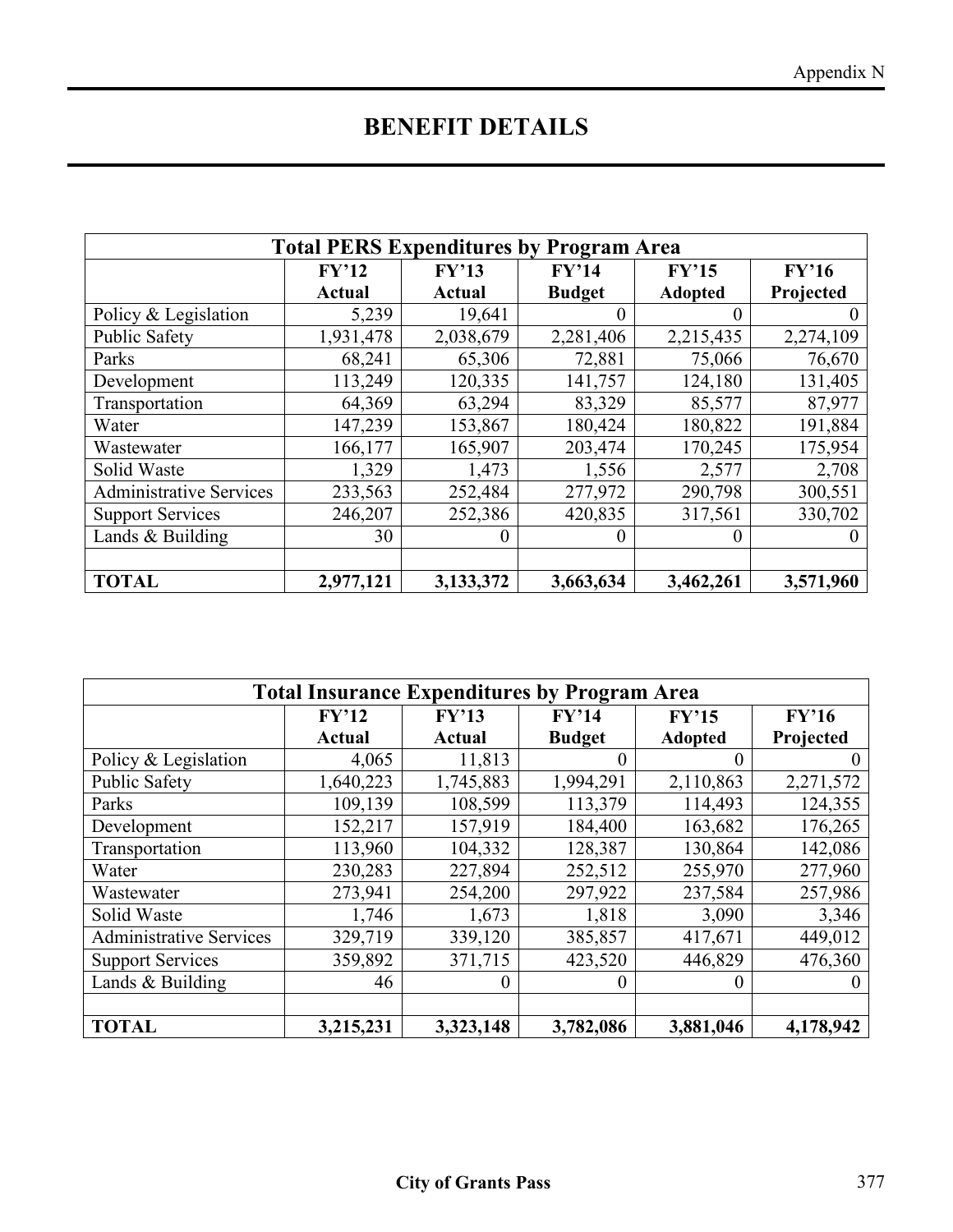## **COMPUTATION OF LEGAL DEBT MARGIN**

#### *As of June 30, 2014*

The issuance of bonds by local governmental units in Oregon is limited by the provisions of the City's charter, local law and provisions of the Oregon Revised Statues (ORS). No City can issue bonds exceeding the lesser of 3% of its real market value or the limitations as defined by local charter or law. The City of Grants Pass Charter does not identify any such bonding limitation; thus, the 3% real market value limitations apply to the local municipality.

Exclusions, as defined by ORS, from the limitation include bonds issued for water, sanitary or storm sewers and special assessment improvements. The calculations presented below substantiates that all the current bonded debt of the City meets the defined exclusions, showing compliance with the legal debt limitation.

| <i>*Total Real Market Value as of June 30, 2014 est.</i><br>Less Non-Profit Housing                                                                                                               |                 | \$2,827,397,000<br>$-1,943,580$ |  |
|---------------------------------------------------------------------------------------------------------------------------------------------------------------------------------------------------|-----------------|---------------------------------|--|
| **Total                                                                                                                                                                                           |                 | \$2,825,453,420                 |  |
| Debt limit, 3% of total real market value - ORS 287.004(2)                                                                                                                                        |                 | \$<br>84,763,603                |  |
| Amount of debt applicable to debt limit                                                                                                                                                           |                 |                                 |  |
| Total bonded debt, including special assessments bond<br>and public safety general obligation bonds                                                                                               | \$13,395,000    |                                 |  |
| Less:<br>Assets in debt service funds available for<br>\$<br>payment of principal<br>$\boldsymbol{0}$<br>Other deduction allowed by law<br>0<br>Special assessment and revenue bonds<br>8,725,000 |                 |                                 |  |
| <b>Total Deductions</b>                                                                                                                                                                           | 8,725,000<br>\$ |                                 |  |
| Total amount of debt applicable to debt limit                                                                                                                                                     |                 | 4,670,000<br>\$                 |  |
| Legal debt margin                                                                                                                                                                                 |                 | \$80,093,603                    |  |

\* Total Real Market Value as defined in ORS 308.207

\*\* Source: Josephine County Assessor's office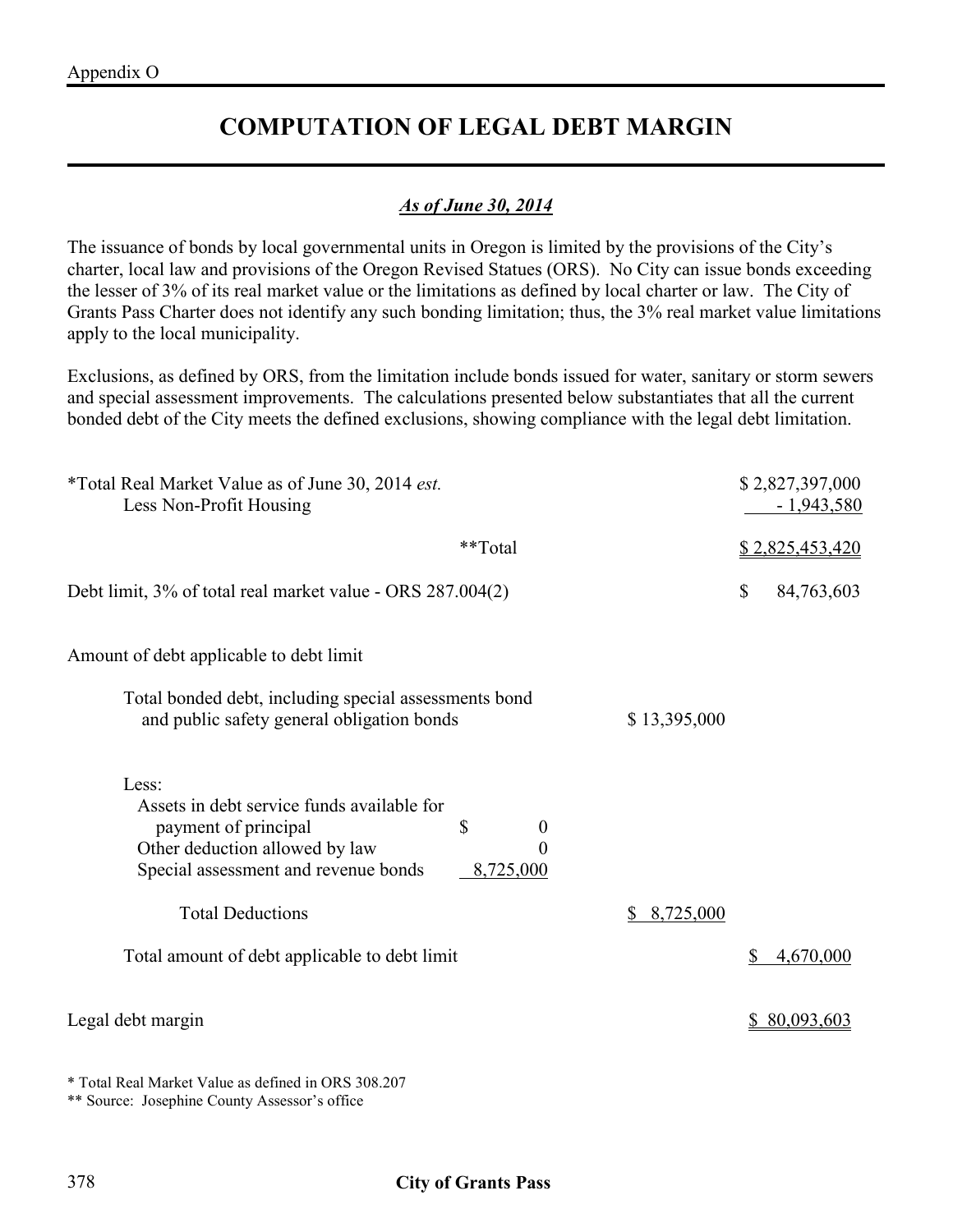## **SCHEDULE OF FUTURE DEBT SERVICE**

#### **Bonded Debt**

|               | <b>General Obligation Bonds</b><br><b>Public Safety Facilities</b> |           | <b>Full Faith and Credit</b><br><b>Obligation Bonds</b><br><b>Wastewater Fund</b> |                  | <b>Full Faith and Credit</b><br><b>Obligation Bonds</b><br><b>Water Fund</b> |           |
|---------------|--------------------------------------------------------------------|-----------|-----------------------------------------------------------------------------------|------------------|------------------------------------------------------------------------------|-----------|
| Fiscal Year   | Principal                                                          | Interest  | Principal                                                                         | Interest         | Principal                                                                    | Interest  |
| 2014-2015     | 865,000                                                            | 206,200   | 775,000                                                                           | 166,963          | 375,000                                                                      | 129,770   |
| 2015-2016     | 930,000                                                            | 171,600   | 790,000                                                                           | 143,713          | 385,000                                                                      | 122,170   |
| 2016-2017     | 1,010,000                                                          | 125,100   | 375,000                                                                           | 116,063          | 390,000                                                                      | 114,420   |
| 2017-2018     | 1,095,000                                                          | 74,600    | 385,000                                                                           | 101,063          | 400,000                                                                      | 106,520   |
| 2018-2019     | 770,000                                                            | 30,800    | 400,000                                                                           | 85,663           | 410,000                                                                      | 96,360    |
| 2019-2020     | 0                                                                  | 0         | 415,000                                                                           | 69,663           | 425,000                                                                      | 81,700    |
| 2020-2021     | $\theta$                                                           | $\theta$  | 430,000                                                                           | 53,400           | 440,000                                                                      | 65,100    |
| 2021-2022     | $\Omega$                                                           | $\Omega$  | 445,000                                                                           | 36,200           | 455,000                                                                      | 47,900    |
| 2022-2023     | $\theta$                                                           | $\theta$  | 460,000                                                                           | 18,400           | 475,000                                                                      | 29,300    |
| 2023-2024     | 0                                                                  |           | 0                                                                                 | $\Omega$         | 495,000                                                                      | 9,900     |
| <b>Totals</b> | \$4,670,000                                                        | \$608.300 | \$4,475,000                                                                       | <u>\$791.128</u> | \$4,250,000                                                                  | \$803.140 |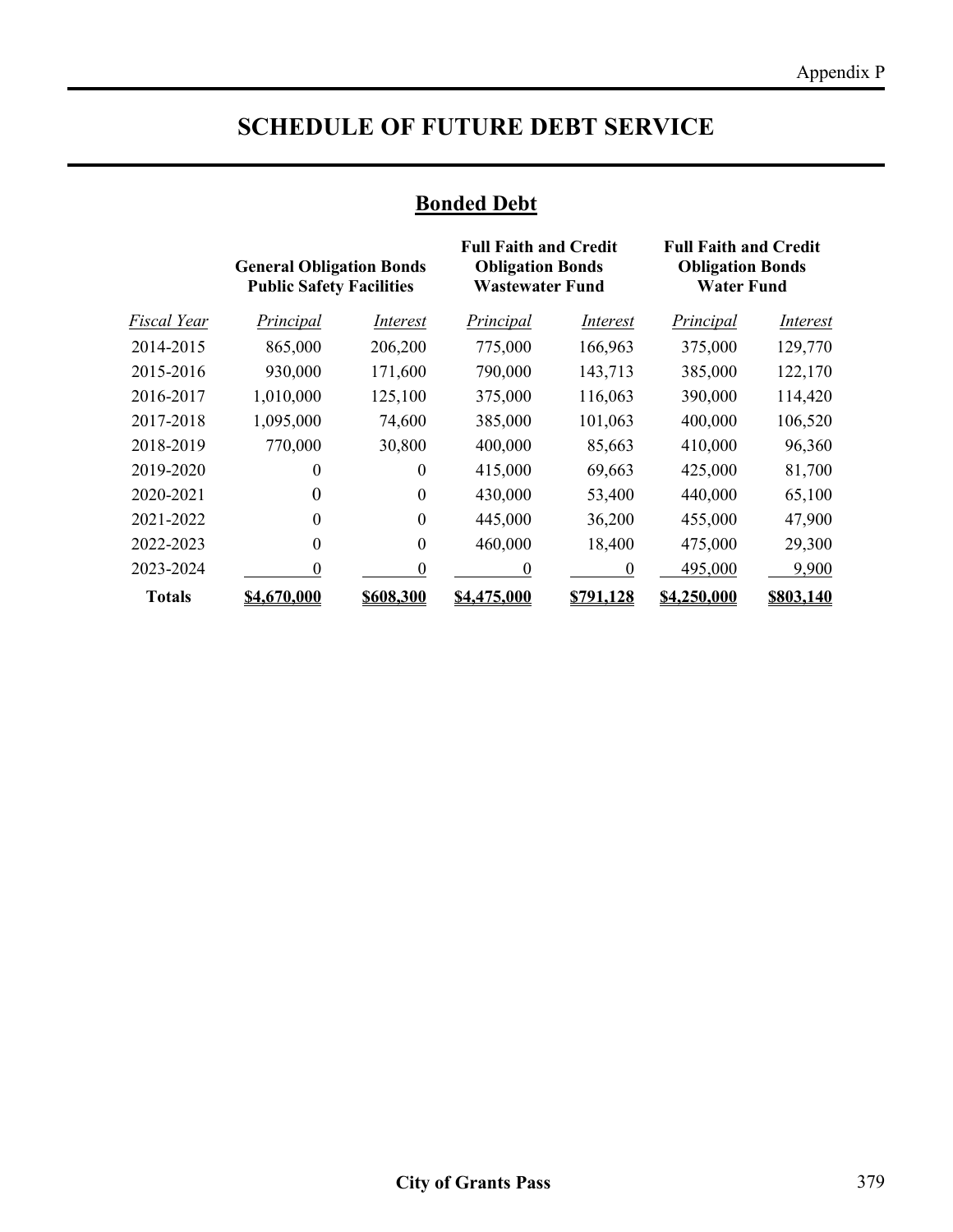#### **INTERFUND LOANS**

#### *As of June 30, 2014 est.*

Municipal governments are authorized to make interfund loans. Generally this occurs when it is advantageous (e.g. short-term financing needs) and occasionally as a result of an unexpected temporary resource shortage. Interfund loan payments are recognized as revenues and expenditures as appropriate when they occur and thus affect the budgetary balance of each fund.

The borrowing fund pays interest to the loaning fund at the rate earned at the Local Government Investment Pool. This ensures the fund that loaned the money continues to earn fair and appropriate interest, and usually means the fund in need of short-term financing receives a more advantageous interest rate than external borrowing rates.

Currently the City has the following interfund loans outstanding:

|                               |                                    |                | Last     | <b>Scheduled</b> |
|-------------------------------|------------------------------------|----------------|----------|------------------|
| From                          | Τo                                 | <b>Balance</b> | Payment  | Payment          |
| General Fund <sup>1</sup>     | Lands & Buildings Capital Projects | \$1,460,000    | May 2013 | June 2014        |
| Solid Waste Fund <sup>2</sup> | <b>Bancroft Bond Fund</b>          | 1,146,200      | May 2013 | June 2014        |
| Insurance Fund <sup>3</sup>   | <b>Storm Water Utility</b>         | 146,205        | n/a      | July 2014        |

<span id="page-19-0"></span> $1$  In June 2006 the Council approved the acquisition of property on Lower River Road by use of a short-term interfund loan. This loan had an original balance of \$2,500,000 and is being paid back from sale of land proceeds.  $\overline{a}$ 

<span id="page-19-1"></span> $2^2$  The Bancroft Fund traditionally generates revenue from the sale of bonds to fund capital projects from local improvement districts. The local improvement districts financing mechanism is repaid through bi-annual billings to the property owners. Since 2002 the LIDs formed have been of insufficient dollar value to warrant public sale of bonds. Loan payments are made annually based on actual payments received from property owners.

<span id="page-19-2"></span><sup>&</sup>lt;sup>3</sup> In Fiscal Years 2007 and 2008 the Council directed staff to create a Storm Water Utility. Costs were incurred with the understanding a Storm Water Utility Fee would be implemented. Finalization of this is still pending and Council reaffirms this operating loan each year. The Street Utility Fund currently pays interest on this loan pending a funding mechanism for the Storm Water Utility.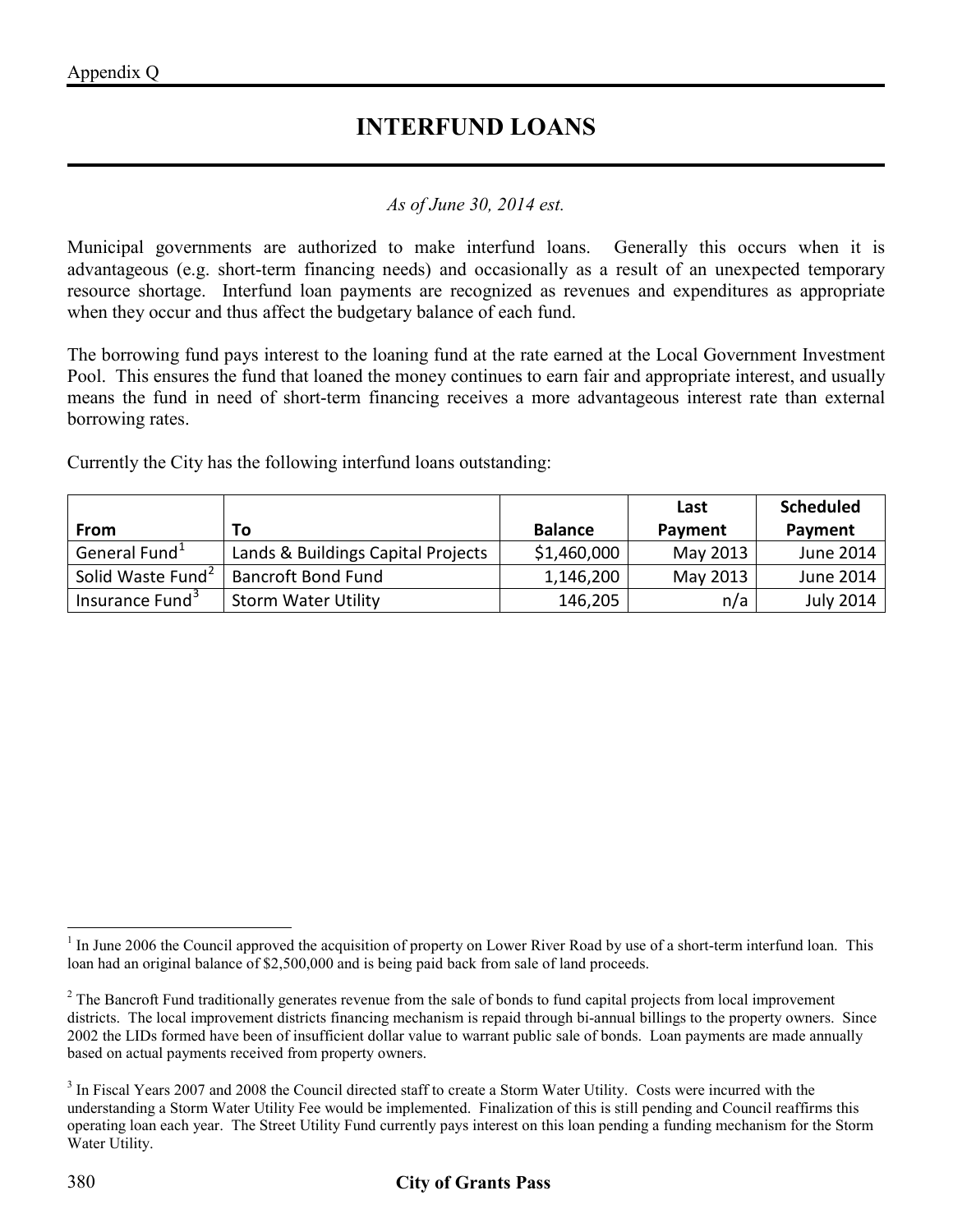## **TEN LARGEST TAXPAYERS WITHIN CITY LIMITS**

| <b>Name</b>                                              | <b>Type of Business</b> | <b>City Taxable</b><br><b>Base Value</b> | Percentage of<br><b>Total Assessed Value</b> |
|----------------------------------------------------------|-------------------------|------------------------------------------|----------------------------------------------|
| <b>Charter Communications</b>                            | Utility                 | \$20,744,200                             | 0.79%                                        |
| Masterbrand Cabinets Inc.                                | Industrial              | 20,264,240                               | $0.77\%$                                     |
| Auerbach Grants Pass & Freeman<br><b>Grants Pass LLC</b> | Commercial              | 18,181,620                               | 0.69%                                        |
| PacifiCorp (PP&L)                                        | Utility                 | 14,469,000                               | 0.55%                                        |
| <b>Grants Pass FMS LLC</b>                               | Commercial              | 13,781,210                               | 0.53%                                        |
| Lynn-Ann Development LLC                                 | Developer               | 13,546,860                               | 0.52%                                        |
| Home Depot USA Inc.                                      | Commercial              | 12,683,195                               | 0.48%                                        |
| HCP SH ELP3 Properties LLC                               | Commercial              | 11,689,630                               | 0.45%                                        |
| <b>Avista Corporation</b>                                | Utility                 | 11,700,000                               | 0.45%                                        |
| Johnson Trust, Carl D                                    | Commercial              | 11,132,930                               | 0.42%                                        |
| Sub-total of top taxpayers:                              |                         | 148, 192, 885<br>\$                      | 5.65%                                        |
| Other taxpayers:                                         |                         | \$2,476,744,083                          | 94.35%                                       |
| Total all taxpayers:                                     |                         | \$2,624,936,968                          | 100.00%                                      |
| Source: Josephine County Assessor - October 2013         |                         |                                          |                                              |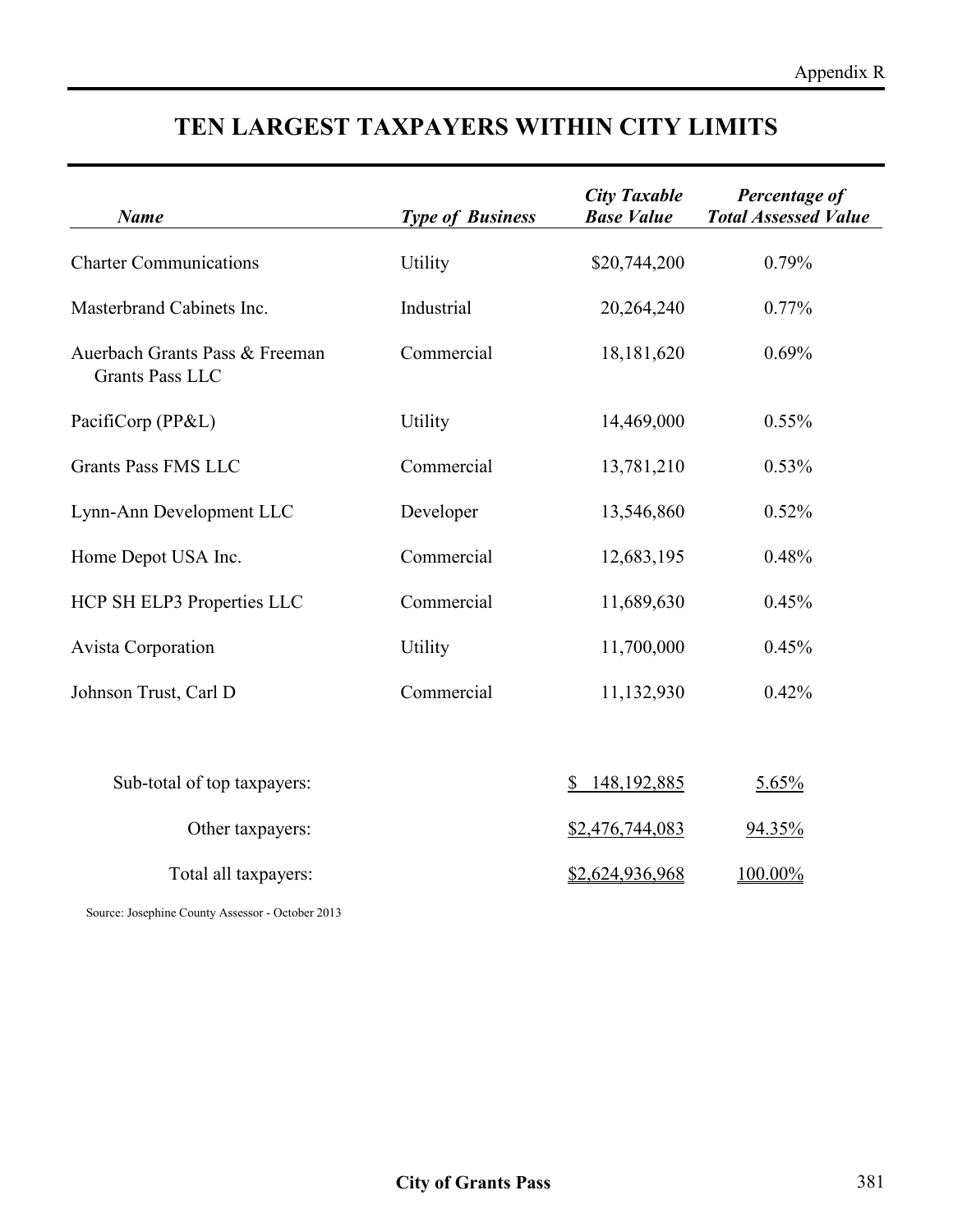## **SYSTEM DEVELOPMENT CHARGE REVENUES**

| <b>FY'15 System Development Charge Revenues</b>                                                                                   |                                   |                                                                                    |                                            |                                                       |                             |                                             |  |  |
|-----------------------------------------------------------------------------------------------------------------------------------|-----------------------------------|------------------------------------------------------------------------------------|--------------------------------------------|-------------------------------------------------------|-----------------------------|---------------------------------------------|--|--|
|                                                                                                                                   | <b>Capital Improvement Type</b>   | <b>SDC</b> Fund<br><b>Number</b>                                                   | <b>Est. Balance</b><br><b>July 1, 2014</b> | $FY'15$ SDC<br>Revenue<br><b>Budget</b>               | FY'15<br><b>Allocations</b> | <b>Est. Balance</b><br><b>June 30, 2015</b> |  |  |
| Parks Land Acquisition                                                                                                            |                                   | 692                                                                                | 158,323                                    | 44,000                                                | 160,000                     | 42,323                                      |  |  |
| Parks Development                                                                                                                 |                                   | 694                                                                                | 52,846                                     | 35,000                                                | 55,000                      | 32,846                                      |  |  |
|                                                                                                                                   | Storm Water & Open Space          | 642                                                                                | 79,337                                     | 27,000                                                | 105,000                     | 1,337                                       |  |  |
| Transportation                                                                                                                    |                                   | 614                                                                                | 883,116                                    | 150,000                                               | 900,000                     | 133,116                                     |  |  |
|                                                                                                                                   | <b>Transportation: Signal SDC</b> | 614                                                                                | 9,040                                      | $\boldsymbol{0}$                                      | $\overline{0}$              | 9,040                                       |  |  |
| Water                                                                                                                             |                                   | 752                                                                                | 272,212                                    | 154,000                                               | 400,000                     | 26,212                                      |  |  |
| Wastewater                                                                                                                        |                                   | 722                                                                                | 116,318                                    | 150,000                                               | 150,000                     | 116,318                                     |  |  |
| FY'15 Budgeted Allocation of System Development Charge Revenues To Capital Projects                                               |                                   |                                                                                    |                                            |                                                       |                             |                                             |  |  |
| <b>Project</b> #                                                                                                                  | <b>Project Name</b>               |                                                                                    | <b>Description</b>                         |                                                       |                             | \$ Allocated                                |  |  |
|                                                                                                                                   |                                   |                                                                                    |                                            | <b>Parks Land Acquisition SDC to Capital Projects</b> |                             |                                             |  |  |
| LB4713                                                                                                                            | <b>Allenwood Park Reserve</b>     |                                                                                    | Park land acquisition                      |                                                       |                             | 160,000                                     |  |  |
|                                                                                                                                   |                                   |                                                                                    | <b>Total</b>                               |                                                       |                             | \$160,000                                   |  |  |
|                                                                                                                                   |                                   |                                                                                    |                                            |                                                       |                             |                                             |  |  |
| LB6146                                                                                                                            | Riverside Playground              |                                                                                    | Parks Development                          | <b>Parks Land Development SDC to Capital Projects</b> |                             | 15,000                                      |  |  |
| LB6184                                                                                                                            | Soccer Complex                    |                                                                                    | Parks Development                          |                                                       |                             | 15,000                                      |  |  |
| LB6190                                                                                                                            | Riverside Park - River Trail      |                                                                                    |                                            | Parks Development                                     |                             |                                             |  |  |
| LBXX04                                                                                                                            |                                   | Reinhart Park Irrigation Sys.Conversion                                            |                                            | Parks Development                                     |                             |                                             |  |  |
|                                                                                                                                   | <b>Total</b>                      |                                                                                    |                                            |                                                       | 5,000<br>\$55,000           |                                             |  |  |
|                                                                                                                                   |                                   |                                                                                    |                                            |                                                       |                             |                                             |  |  |
| <b>Storm Water and Open Space SDC to Capital Projects</b>                                                                         |                                   |                                                                                    |                                            |                                                       |                             |                                             |  |  |
| DO6169                                                                                                                            | Storm Water Master Plan Update    |                                                                                    |                                            | Update capital improvement plan & resources           |                             | 105,000                                     |  |  |
| <b>Total</b>                                                                                                                      |                                   |                                                                                    |                                            |                                                       | \$105,000                   |                                             |  |  |
| <b>Transportation SDC to Capital Projects</b>                                                                                     |                                   |                                                                                    |                                            |                                                       |                             |                                             |  |  |
| TR4934                                                                                                                            |                                   | Redwood Avenue LID-Dowell>Hubbard Widen highway, add sidewalks and bike lanes      |                                            |                                                       |                             | 600,000                                     |  |  |
| TR6075                                                                                                                            |                                   | Lincoln Rd Sidewlk: Lwr Riv. Rd>Bridge St. Install sidewalks & bikeways along road |                                            |                                                       |                             | 250,000                                     |  |  |
| TRXX06                                                                                                                            |                                   | Dimmick RR Crossing Corridor Study                                                 |                                            | Study Railroad crossing factors incl. traffic impacts |                             | 50,000                                      |  |  |
|                                                                                                                                   |                                   |                                                                                    | <b>Total</b>                               |                                                       |                             | \$900,000                                   |  |  |
|                                                                                                                                   |                                   |                                                                                    |                                            |                                                       |                             |                                             |  |  |
| <b>Water SDC to Capital Projects</b><br>Reservoir & Pump Station Site Purchases Purchase land for future reservoir & pump station |                                   |                                                                                    |                                            |                                                       |                             |                                             |  |  |
| WA4742                                                                                                                            |                                   |                                                                                    |                                            |                                                       |                             | 75,000                                      |  |  |
|                                                                                                                                   |                                   |                                                                                    | <b>Total</b>                               |                                                       |                             | <b>\$75,000</b>                             |  |  |
| <b>Wastewater SDC to Capital Projects</b>                                                                                         |                                   |                                                                                    |                                            |                                                       |                             |                                             |  |  |
| SE4964                                                                                                                            | WRP Phase 2 Expansion             |                                                                                    |                                            | Expand aeration basin capacity, etc.                  |                             | 150,000                                     |  |  |
|                                                                                                                                   |                                   |                                                                                    | <b>Total</b>                               |                                                       |                             | \$150,000                                   |  |  |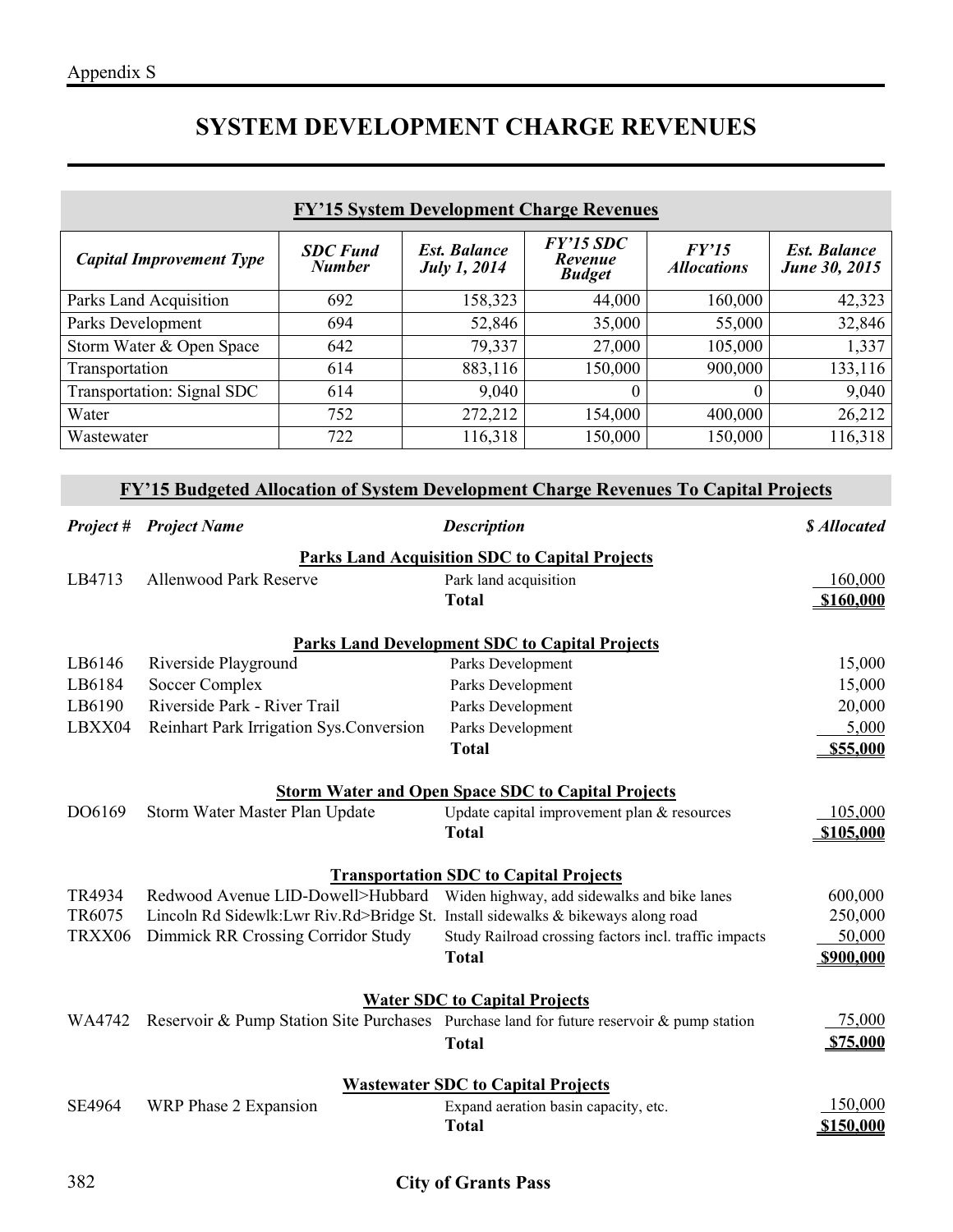**A**ccrual basis of accounting: Method of accounting that recognizes the financial effect of transactions, events and interfund activities when they occur, regardless of the timing of related cash flows. Differs from GAAP Accrual Basis in that while capital outlays are recognized as expenditures; depreciation and amortization are not.

Activity: A subdivision of the city organization responsible for one or more specific functions. A combination of people, technology, supplies, methods and environment that produces a given product or service.

Activity generated revenues: Monies directly generated by activity efforts, for example: fees, licenses/permits, fines and rents, or revenues required to be allocated to specific activities such as special tax levies.

Adopted budget: The financial plan adopted by the Council.

Agency fund: Funds used to report resources held by the reporting government in a purely custodial capacity (assets equal liabilities). Agency funds typically involve only the receipt, temporary investment and remittance of fiduciary resources to individuals, private organizations or other governments.

Annexation: The incorporation of land into an existing city with a resulting change in the boundaries of this city.

Appropriation: The legal authorization granted by the governing body to make expenditures for specific purposes.

Assessed Value: The value set by the County Assessor on real and personal taxable property as a basis for levying taxes. The value can only be raised three percent per year on existing property, or by new construction.

Assessment: Value set on real and personal taxable property as a basis for levying taxes. The County Assessor sets this value.

**B**asis of Accounting: The criteria governing the timing of the recognition of transactions and events. The City's budget for governmental type funds – General Fund, Special Revenue Funds, Debt Service and Capital Projects Funds are prepared using the modified accrual basis of accounting. For the proprietary funds – Water, Wastewater and all the Internal Service Funds, the budget is prepared on a full accrual basis.

Beginning Balance: The amount of unexpended funds carried forward from one fiscal year to another.

Bonds: A written promise to pay a specified sum of money (called the face value or principal amount) at a specified date in the future (called the maturity date) together with periodic interest at a specified rate.

Budget: A written report of the local government's comprehensive financial plan for one budget period. It must include a balanced statement of actual revenues and expenditures during each of the last two budget periods and estimated revenues and expenditures for the current and upcoming budget periods.

Budget Committee: The budget planning board of the City, consisting of eight Councilors and eight community members appointed by the Council to serve three-year terms.

#### **City of Grants Pass** 383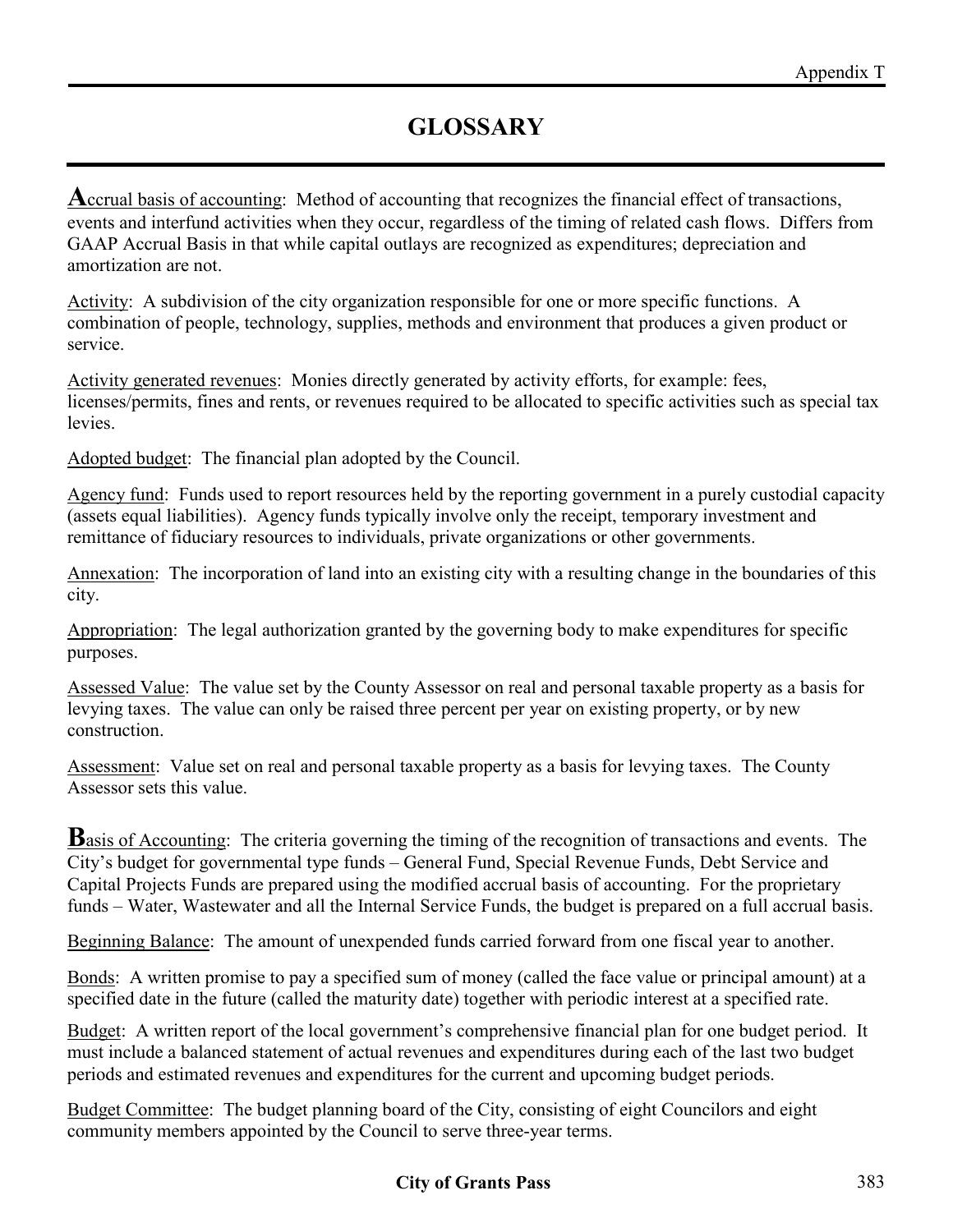Budget Phases: Local budget law and City procedures require that the adopted budget for each fiscal year be the result of a process that requires input by the City Council, management and citizens before final appropriations are authorized. These steps include:

- *Proposed Budget* The document developed by City management based on requests for programs and appropriations from staff, and reviewed by the Budget Committee in a public hearing.
- *Approved Budget* The Proposed Budget is reviewed, modified and developed into the Approved Budget that is then submitted to the City for adoption following additional public hearing(s).
- *Adopted Budget* The acceptance of the Approved Budget which includes authorized actual appropriations. In addition to the Budget Resolution, the Council adopts (in separate Resolutions) rates, charges and other actions relating to City operations.

**C**.D.B.G.: Community Development Block Grant providing low interest or no interest loans for housing.

Capacity depletion reserve: A special reserve account that includes funds collected through new service charges and surcharges to customers that will be used to expand the sewer system to accommodate additional customers.

Capital Improvement Projects: The plan or schedule of project expenditures for public facilities and infrastructure (buildings, roads, etc.) with estimated costs, sources of funding and timing of work, over a fixed period of several future years.

Capital Outlay: Expenditures which result in the acquisition of, or addition to, fixed assets.

Charges for services: A charge from a city activity for services directly delivered to another activity.

Community Development Block Grant (CDBG): Funds originating with the federal government and distributed by the state, used to improve urban areas.

Contingency: An appropriation amount in a given fund to cover unforeseen events that occur during the budget year. Expenditure of the contingency fund does not require a supplemental budget or public hearing. However, it does require City Council action by resolution to transfer the contingency to an appropriation level.

Contractual services: Services that the City hires from outside the City organization.

Customer: The recipient of a product or service provided by the City. Internal customers are usually City departments, employees, or officials who receive products or services provided by another City Department. External customers are usually citizens, neighborhoods, community organizations, businesses, or other public entities that receive products or services provided by a City Department.

**D**.A.R.E.: Drug Awareness Resistance Education.

Debt service: Expenses for interest and principal payment on borrowed funds.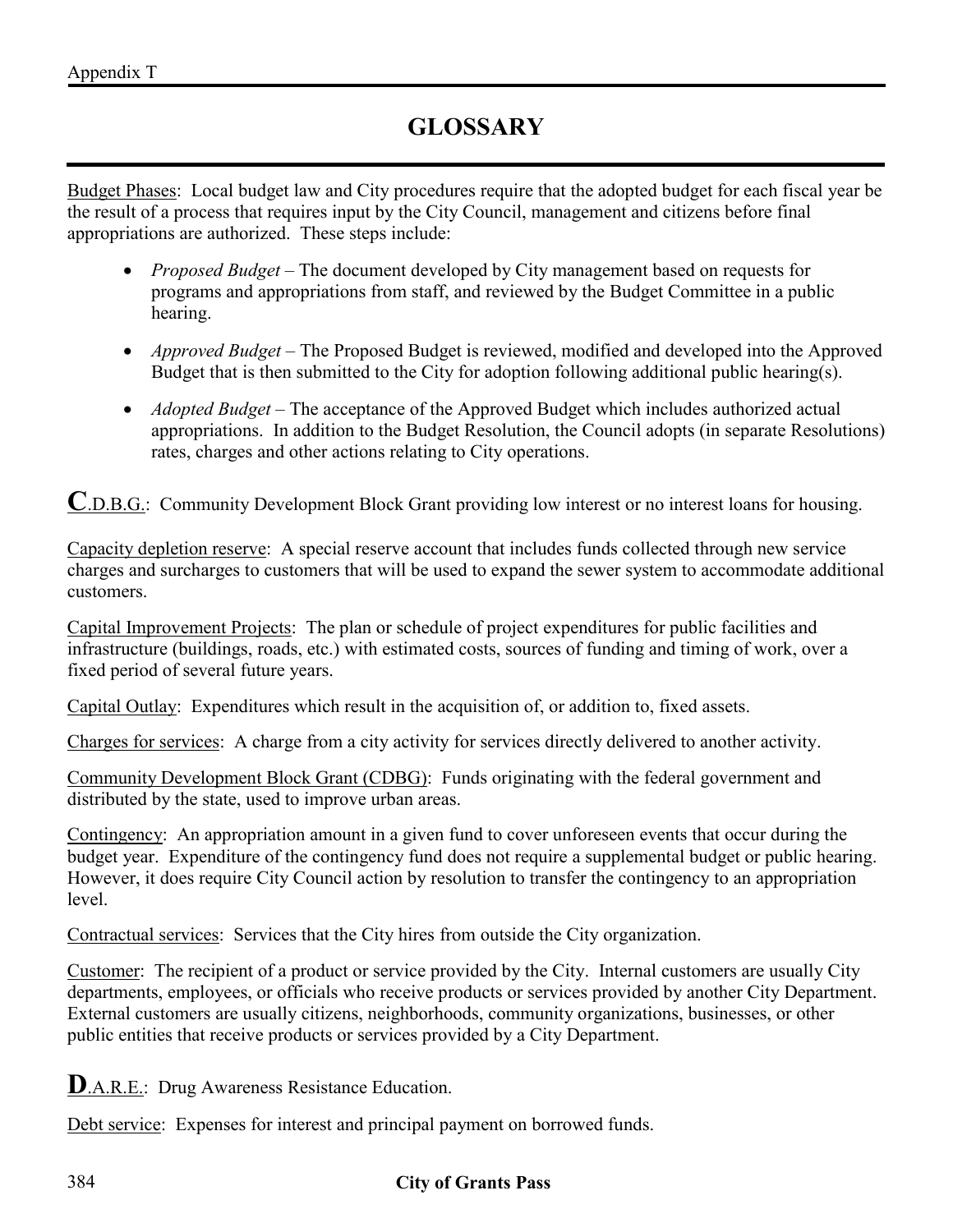Debt Service Reserve: Funds mandated to be set aside for the term of the obligation as stipulated by loan agreements or bond covenants at the onset of incurred debt. These monies serve as a reserve for principal payments, should other revenues be insufficient.

Direct charges: Charges for supervision, space rental, utility charges and finance services that are used by the activity.

DEQ: Department of Environmental Quality.

**E**mployee Benefits: The non-salary part of an employee's total compensation. A typical benefit package includes such things as Social Security taxes, health insurance, retirement and worker's compensation insurance.

Ending balance: The excess of the fund's assets and estimated revenues for the period over its liabilities and appropriations for the period, available for appropriation in the following year.

Enterprise Fund: A fund established to account for operations that are financed and operated in a manner similar to private business enterprises. Enterprise funds are self-supporting.

Enterprise Zone: State-designated area within the City in which businesses can qualify for three to five years of property tax abatement on significant new plant and equipment investments.

Expenditures: The spending of money by the City for the programs and projects included within the adopted budget.

**F**iduciary funds: Funds used to report assets held in a trustee or agency capacity for others and which therefore cannot be used to support the government's own programs.

Fiscal year: The twelve-month period from July 1 to June 30 for which the annual budget of the City is prepared and adopted.

Fixed assets: Assets with a long-term character such as land, buildings, furniture and other equipment.

Franchise tax: A fee paid for a special privilege granted by a government permitting the use of public property, i.e., city streets, which usually includes regulation and monopoly.

FTE: Full Time Equivalent.

Fund: A division in the budget, with independent fiscal and accounting requirements, with a self-balancing set of accounts recording cash and other financial resources, together with all related liabilities and changes in these assets and liabilities.

Fund Balance:

• Governmental Type Funds: The budgeted Fund Balance represents the difference between assets and liabilities. Inventory values and long-term obligations are not included. Contingencies are appropriated as an expense in each fund and available for authorization by the governing body to spend. If not spent those resources become part of the new fiscal year's beginning balance; yet from a budgetary standpoint they decrease the budgeted ending fund balance.

#### **City of Grants Pass** 385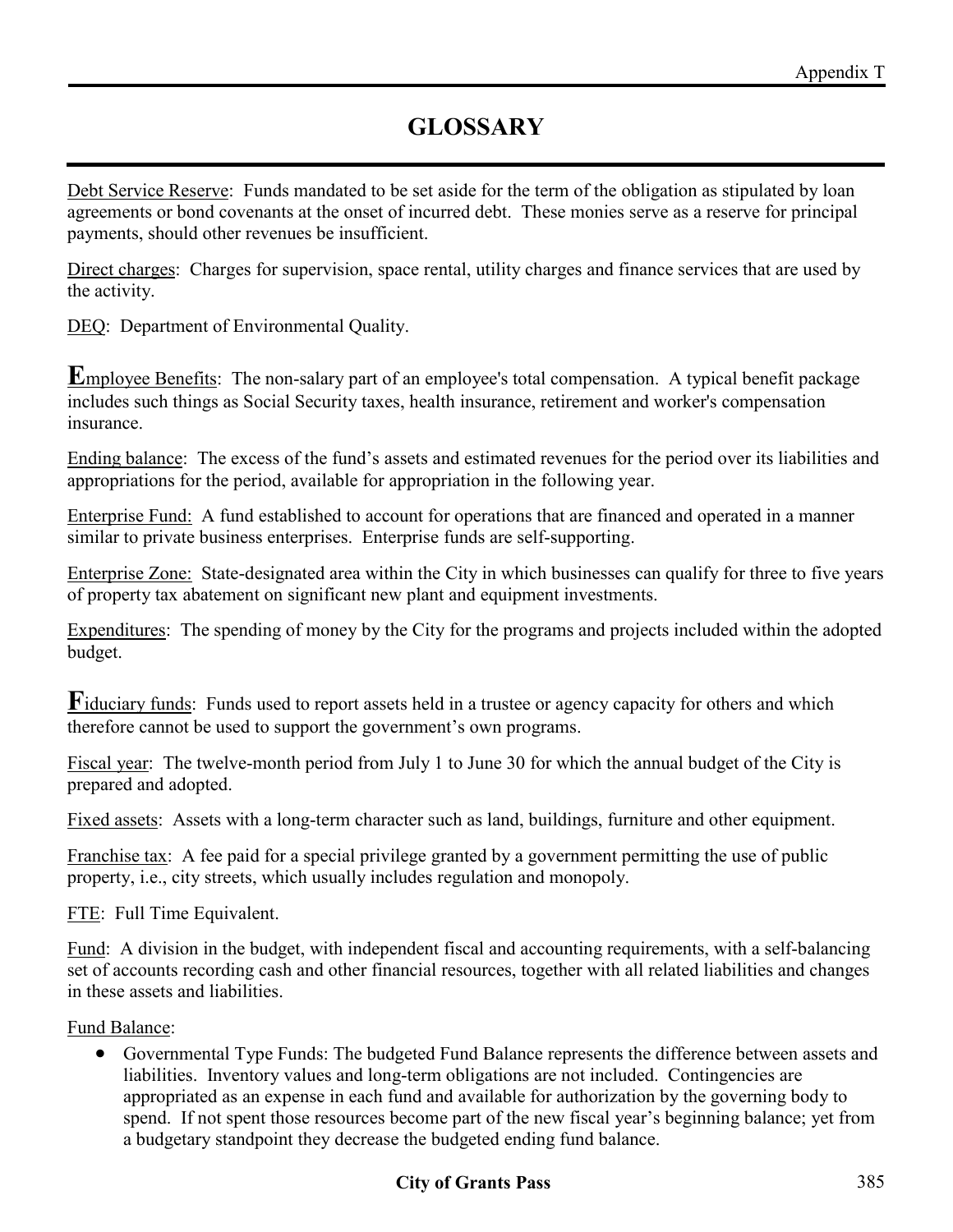• Proprietary Type Funds: The budgeted fund balance represents the difference between assets and liabilities less the net value of fixed assets, long-term debt and any required debt reserves. Contingencies are appropriated as an expense in each fund and available for authorization by the governing body to spend. If not spent these resources become part of the new fiscal year's beginning balance; yet from a budgetary standpoint they decrease the budgeted ending fund balance.

**G**.A.S.B. 34: (Government Accounting Standards Board Pronouncement #34) A new reporting model for financial statements presented in the Comprehensive Annual Financial Report (CAFR) in order to reflect government activity in a manner similar to the private sector.

G.I.S.: Geographic Information System is an electronic tool, which integrates maps with tabular databases to produce information about properties or areas with specific characteristics. Data fields include land use, size, value, ownership, utilities, tax assessments and development.

G.R.I.P: The Grants Pass Rural/Metro Interagency Program whereby the City contracts with Rural/Metro, a private fire protection firm, to provide personnel and resources for extra-ordinary emergency events.

General Fund: The major operating fund that includes policy and legislation, public safety, development and parks programs. It accounts for all revenues and expenditures not otherwise required to be accounted for in a specially designated fund.

General Obligation Debt: Long-term debt that is backed by the full faith and credit of the City's ratepayers based on the assessed value of real property.

Goal: A long-range desirable development attained by time phased objectives as outlined in the Strategic Plan, designed to carry out a strategy.

Grant: A contribution by one governmental unit to another unit. The contribution is usually made to aid in the support of a specified function (for example wastewater plant expansion), but it is sometimes also for general purposes.

**H**arbeck-Fruitdale Sewer Service District: This district, an independent entity, is responsible for the collection of deferred assessment liens for the initial hook-up to sewer services. All infrastructures serving the area is owned and maintained by the City.

**I**STEA: Intermodal Surface Transportation Efficiency Act is a grant to encourage various types of transportation.

Indirect Charges: General administrative charges that cover overall management, personnel and legal services.

**K**-9: Police Officer assisted by a canine (Police Service dog).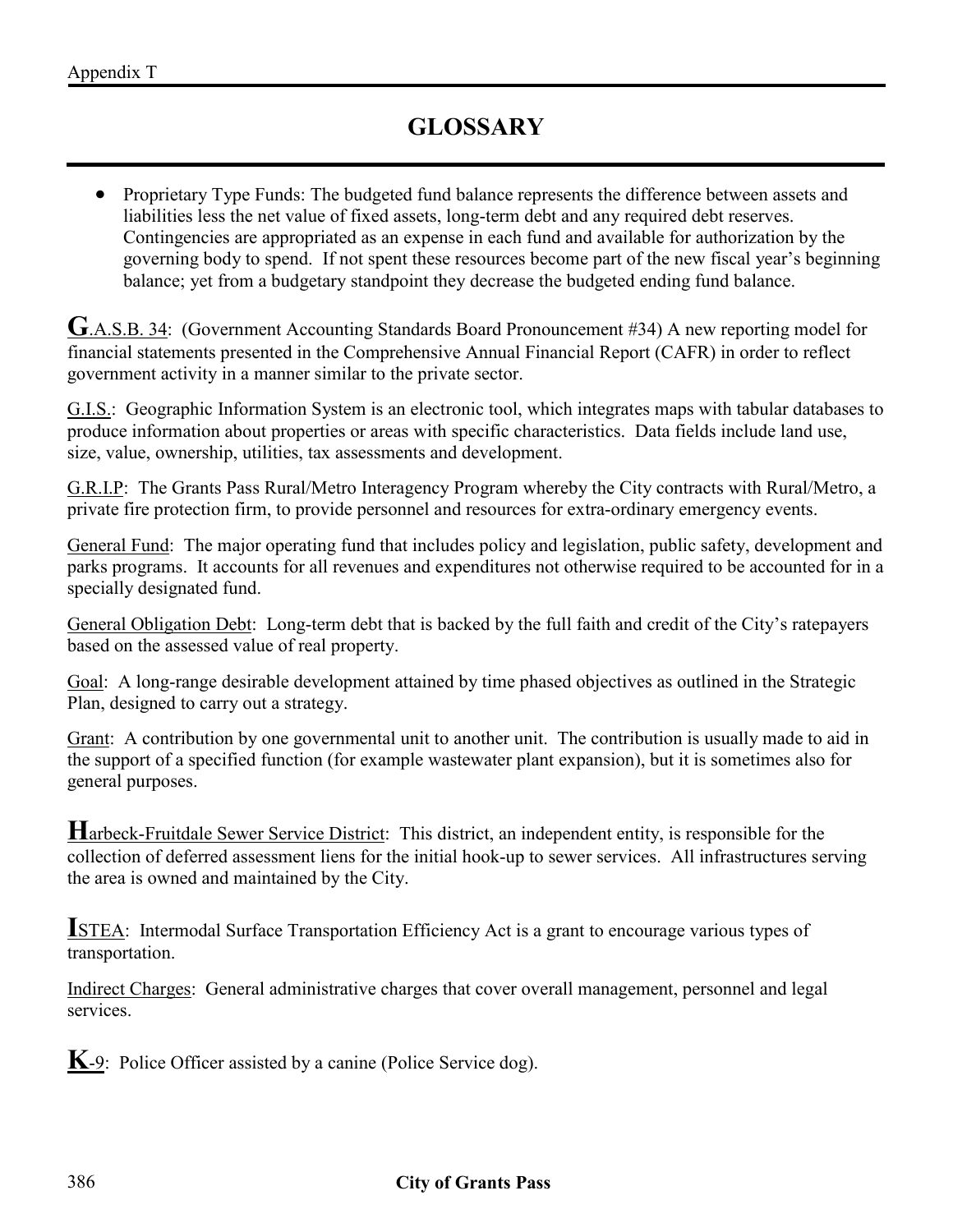Local Improvement District (LID): A funding district, initiated by property owners within an area, used to distribute costs for capital projects, which are deemed to primarily benefit those properties, evenly for all owners in the district.

Local Option Levy: A short-term levy (up to five years for operating purposes and up to ten years for capital improvements) outside of the permanent tax rate limit, which must be approved by the voters in a manner consistent with Measure 50 requirements.

**M**ajor fund: Ideally, governments would report a separate column for each individual governmental or proprietary fund in their basic financial statements. (Note only governmental and proprietary funds may be designated as major. Internal Service Funds by definition are nonmajor.) For most governments however this is infeasible given the number of funds so authoritative accounting standards mandate the presentation of a separate column only for major funds while data from all of the nonmajor funds are aggregated into a single column.

The Governmental Accounting Standards Board provides a series of tests to determine a major fund based on relative size (at least 10% of the total for governmental or enterprise funds and 5% of the total for governmental and enterprise funds) or qualitative factors (when government officials believe it is particularly important to financial statement users.)

Measure 5: A ballot measure approved by Oregon voters on November 6, 1990. The measure placed a declining rate limit on taxes for schools and a rate limit of \$10.00 per \$1,000 assessed valuation on the consolidated taxes of all other governments.

Measure 50: A ballot measure approved by Oregon voters at the special election held on May 20, 1997 and contained in Article XI, Section 11 of the Oregon Constitution. Measure 50 repeals a previously approved property tax reduction measure known as Measure 47 and replaces it with a new ad valorem property tax limitation. In short, Measure 50 cuts district levies, rolls back assessed values, limits future taxable value increases, establishes permanent tax rate limits, allows for local option levies and retains Measure 5 limits.

Modified accrual basis of accounting: Basis of accounting according to which (a) revenues are recognized in the accounting period in which they become available and measurable and (b) expenditures are recognized in the accounting period in which the fund liability is incurred, if measurable, except for the unmatured interest on general long-term debt and certain similar accrued obligations, which should be recognized when due.

**O**.E.D.D. Grant: A grant from the Oregon Economic Development Department.

OMEP: Oregon Manufacturing Extension Partnership.

Operating budget: That part of the budget that includes the main services of the City; public safety, policy, parks, development, transportation, water, wastewater and solid waste. The means by which the financing of acquisitions, spending and service delivery activities of a government are controlled.

Oregon Revised Statute (ORS): Oregon laws established by the legislature.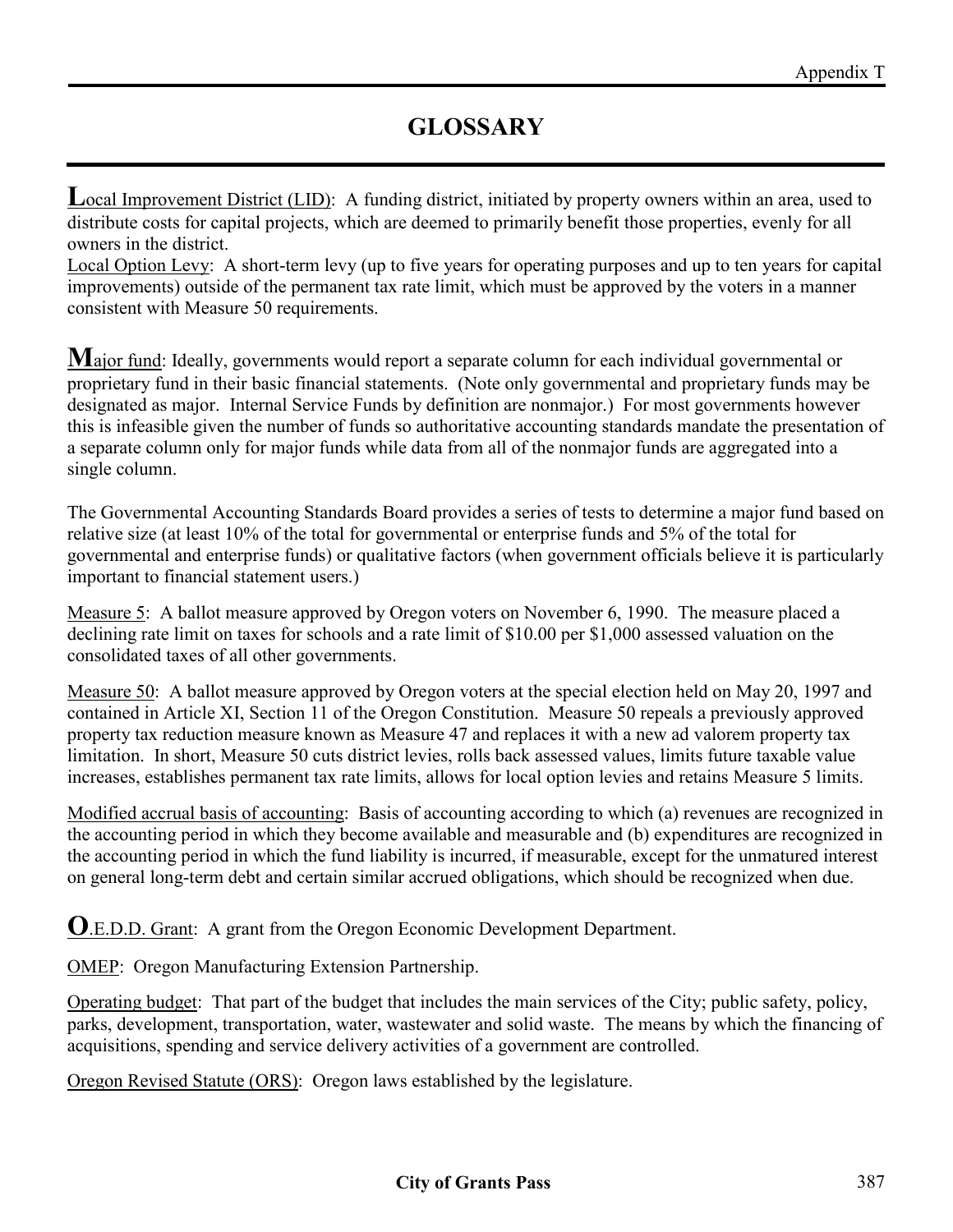Parkway Redevelopment Agency: This independent entity, totally funded by tax increment receipts, achieves its mission through the construction of capital projects, implementation of the job incentive program and recruitment to and expansion of business within the agency's boundaries.

Performance Indicators: Statistical measures which are collected to show impact of dollars on City services.

Performance Measurements: A management tool used to measure workload, efficiency, effectiveness and productivity measures for purposes of evaluating service delivery, recognizing achievements and identifying improvement areas.

Permanent Tax Rate Limit: The rate per thousand dollars of Assessed Value that is the maximum that can be levied for government operations, as established by Measure 50.

Personnel Services: Costs for employees including salary, overtime, health and accident insurance premiums, social security and retirement premiums, unemployment insurance and other miscellaneous charges for employees.

Program: A group of related activities to accomplish a major service or function.

#### **R**.C.C.: Rogue Community College.

R.S.S.S.D.: The Redwood Sanitary Sewer Service District, an independent entity that provides sewer service to its district patrons. The district contracts with the City of Grants Pass for maintenance and operation of its collection and pumping system, and treatment of its solids.

Reserve funds: Established to accumulate money from one fiscal year to another for a specific purpose.

Resources: Total funds available, which includes the estimated balances on hand at the beginning of the fiscal year, plus all revenues anticipated being collected during the year.

Revenue: Monies received or anticipated during the year through such sources as taxes, fines, fees, grants or service charges, which can be used to finance City services.

Revenue bonds: A type of bond for which the payments (principal and interest) are made from the earnings of the enterprise for which the bonds were issued.

**S**olid Waste Fund: A special revenue fund used to account for the proceeds and expenditures of the landfill general operation in addition to the reserves for closure and post-closure costs.

SOREDI: Southern Oregon Regional Economic Development Inc.

Special Revenue Fund: A fund used to account for the proceeds of specific revenue sources that are restricted to expenditures for a specific purpose.

State Revolving Fund (SRF): A source of borrowing from the Oregon Department of Environmental Quality at interest rates lower than the open market, specifically for water and wastewater facility enhancements and improvements.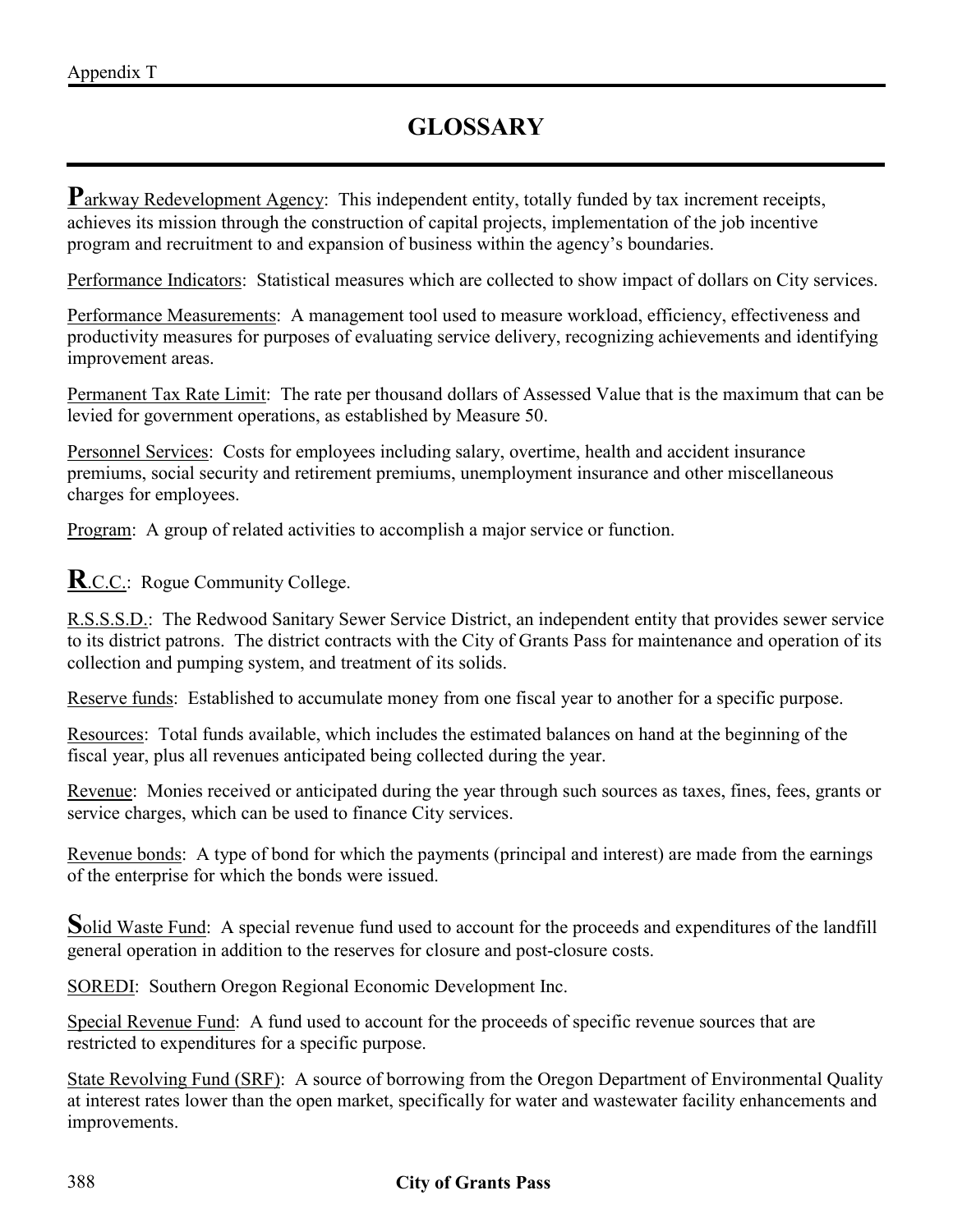Storm Water Utility Fund: A special revenue fund used to account for the proceeds and expenditures of the storm water and open space related operations.

Strategic Plan: A plan developed and adopted by the Council, affirming the major goals for the organization and defining operational objectives, for a specified period of time

Streets Utility Fund: A special revenue fund used to account for the proceeds and expenditures of the transportation related operations.

Supplemental budget: Prepared to meet unexpected needs or to spend revenues not anticipated at the time the regular budget was adopted. The supplemental budget cannot be used to increase a tax levy.

System Development Charge (SDC): A fee imposed at the time development occurs, which is designed to finance the construction, extension or enlargement of a street, community water supply, storm water or sewage disposal system, or public park. The objective is to charge new users an equitable share of the cost of services and to pay for improvements necessary as a result of increased development and demand on the City's infrastructure.

Tax Levy: Total amount of dollars raised in property taxes imposed by the City, permanent tax rate, local option levies and bonded debt levies.

Three Track System: System used to determine the processing time required for various types of building permits.

Transfer: Amounts distributed from one fund to finance activities in another fund. Shown as an expenditure requirement in the originating fund and a revenue in the receiving fund.

Trust fund: A fund to hold money aside for future use for a specific purpose.

**U**APC: Urban Area Planning Commission.

UGB: Urban Growth Boundary.